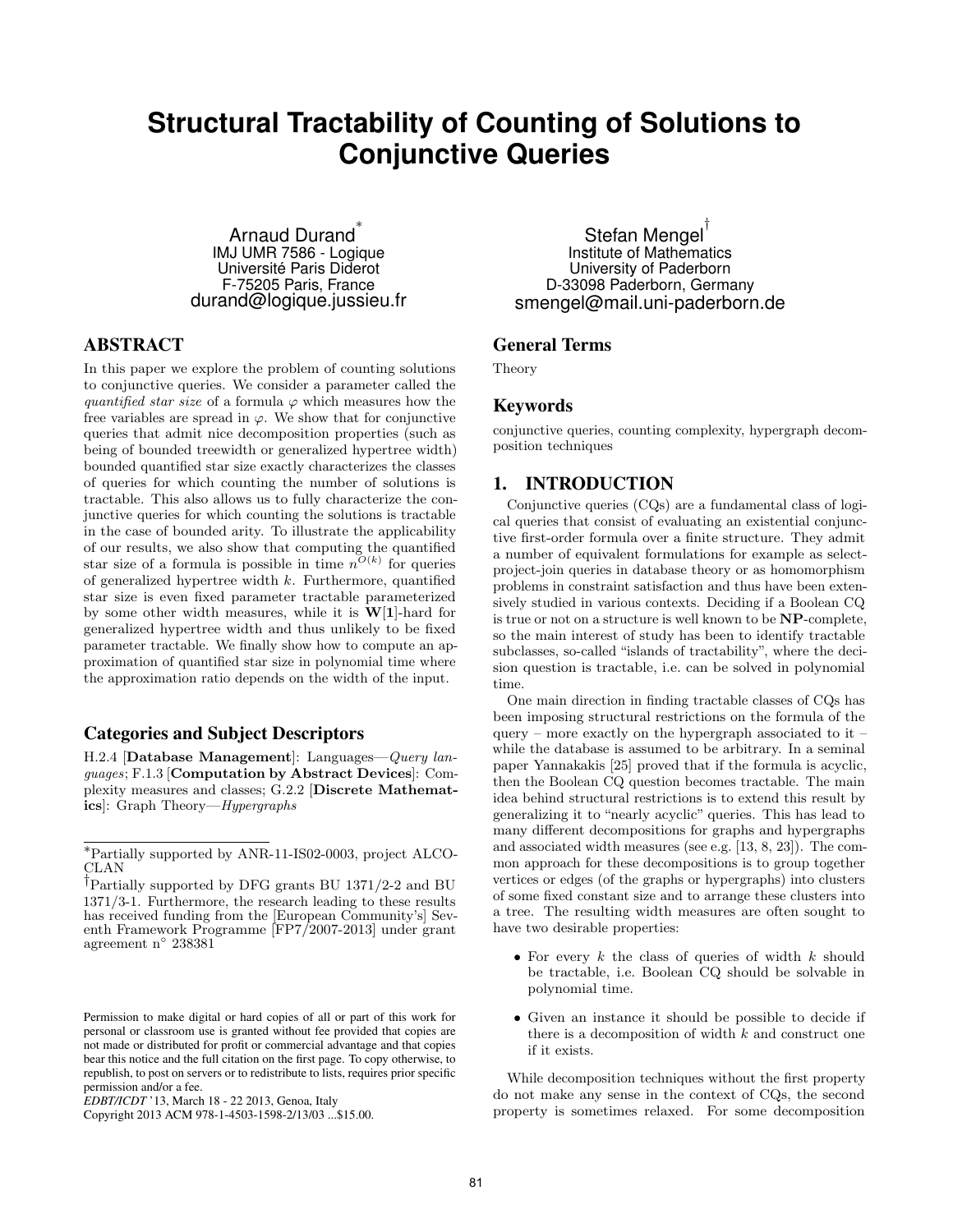techniques one does not actually need the decomposition to solve the Boolean query problem [6], a promise of the existence is enough. For other decompositions one only knows approximation algorithms that construct decompositions of width that is near the optimal width, which is enough to guarantee tractability of Boolean CQ [22, 1].

More recently there has also been interest in enumerating all solutions to CQs and in the corresponding counting question. For enumeration of the query answers it turns out that the picture is less clear than for decision [2, 4, 16]. Also the situation for counting is more subtle: For quantifier free queries – which correspond to queries without projections in the database perspective – most commonly considered structural restrictions yield tractable counting problems (see, e.g. [24]). While this is nice it is not fully satisfying, because quantifiers/projections are very natural and essential in database queries. While introducing projections does not make any difference for the complexity of Boolean CQ, the situation for the associated counting problem, denoted  $\#CQ$ , is dramatically different. In [24] it is shown that even one single existentially quantified variable is enough to make counting answers to CQs #P-hard even when the structure of the query is a tree (which implies width 1 for all commonly considered decomposition techniques). This underlines the gain of expressive power obtained by existential quantification in the context of counting. It also follows that the decomposition techniques used for Boolean CQ are not enough to guarantee tractability for counting.

In a previous paper [10] the authors of this paper have proposed a way out of this dilemma for counting by introducing a parameter called *quantified star size* for acyclic conjunctive queries (ACQs). This parameter measures how the free variables are spread in the formula. We represented a query formula  $\varphi(\mathbf{x})$  with a list **x** of free variables, by extending the hypergraph  $\mathcal{H} = (V, E)$  associated to  $\varphi(\mathbf{x})$  with a set  $S \subseteq V$ . Then the quantified star size is the size of a maximum independent set consisting of vertices from the set S in some specified subhypergraphs of  $H$ . It turns out that this measure precisely characterizes the tractable subclasses of ACQs. The main result is that (under the widely believed assumption  $\mathbf{FPT} \neq \#W[1]$  from parameterized complexity) solutions to a class of ACQs can be counted in polynomial time if and only if the queries in the class are of bounded quantified star size.

# Overview of the results

*Counting solutions to queries.* In this paper we extend the results of [10] from acyclic queries to commonly considered decomposition techniques. To do so we generalize the notion of quantified star size from acyclic queries to general conjunctive queries. We show that every class of CQs that allows efficient counting must be of bounded quantified star size – again under the same assumption from parameterized complexity. We then go on showing that for all decomposition techniques for CQs commonly considered in the literature combining them with bounded quantified star size leads to tractable counting problems. The key feature that makes this result work is the organization of atoms into a tree of clusters that is prominent in all decomposition methods for CQs known so far. Combining the results above we get an exact characterization of the classes of tractable CQ counting problems for commonly considered decomposition techniques. Let us illustrate these results for the example of generalized hypertree decomposition [13], which is one of the most general decomposition methods and one of the most studied too [13, 15, 23]. We have that, under the assumption that  $\text{FPT} \neq #W[1]$ , for any (recursively enumerable) class C of hypergraphs of bounded generalized hypertreewidth the following statements are equivalent:

- $\#CQ$  for instances in C can be solved in polynomial time
- $\mathcal C$  is of bounded quantified star size.

In our considerations, the arity of atoms of queries is not a priori bounded. In this setting, there is no known ultimate measure resulting from a decomposition method that fully characterizes tractability even for Boolean CQ. This explains why our characterizations are stated for each decomposition method. For bounded arity however, the situation is different. It is well known that being of bounded treewidth completely characterizes tractability for decision [19, 17] and counting [9] for CSP (corresponding to quantifier free conjunctive queries in this setting). Combining [19, 17] and our results from above we derive a complete characterization of tractability for #CQ in terms of tree width and quantified star size for the bounded arity case.

Note that our results are for counting with set semantics, i.e. we count each solution only once. Counting for bag semantics in which multiple occurences of identical tuples are counted has already been essentially solved in [24].

*Discovering quantified star size.* To exploit tractability results of the above kind it is helpful if the membership in a tractable class can be decided efficiently, i.e. in our case if computing the quantified star size is also tractable. In the second part of the paper, we turn to these "discovery problems" of determining the quantified star size of queries.

In [10] it is shown that quantified star size of acyclic CQs can be determined in polynomial time. Since star size is equivalent to independent sets, we cannot expect this to be true on more general queries anymore. Fortunately, it turns out that for queries of generalized hypertree width k, there is a  $n^k$  algorithm that computes the quantified star size. We show that this is in a sense optimal, because under the assumption  $\mathbf{FPT} \neq \mathbf{W}[1]$  there is no efficient (fixed paramater tractable in  $k$ ) algorithm computing the quantified star size for queries parameterized by generalized hypertree width.

Still some natural decomposition methods admit fixed parameter discovery algorithms. We prove that this is the case for the class of CQ having bounded hingetree width (see [8]). This result is interesting on his own from a hypergraph algorithms perspective. Because of the connection between star size and maximum independent set, it provides a new class of hypergraphs for which computing the maximum independent set is FPT. Note that the preceding hardness result shows that fixed parameterized tractability of this problem is unlikely for other hypergraph decomposition techniques.

We then turn our attention to star size approximation. We show that there is a polynomial time approximation algorithm with ratio  $k$  that given a decomposition of width  $k$ runs in time independent of k.

Summing these results up, quantified star size does not only imply tractable counting if combined with well known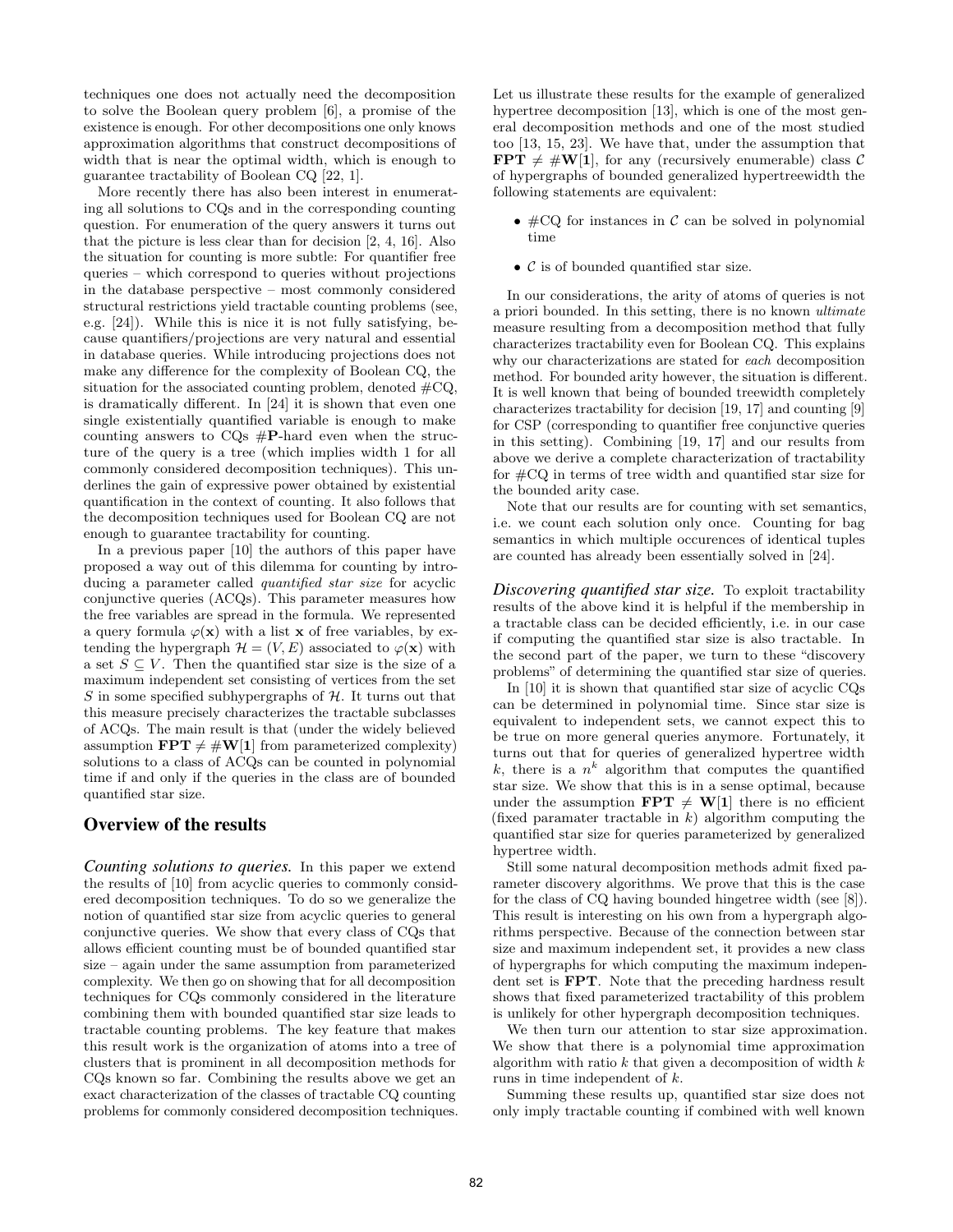decomposition techniques, but in case the decomposition is given or can be efficiently computed (hypertreewidth, hingetree width) or approximated (generalized hypertreewidth), then computing quantified star size is itself tractable.

Finally, we investigate the problem of counting solution and computing quantified star size for queries of bounded fractional hypertree width [18, 22]. This decomposition method is of a somewhat different nature than the ones studied before so we treat it individually. We again prove that counting is tractable in this setting and that the discovery problem can be decided in  $O(n^{k^{O(1)}})$  i.e. with a slightly bigger dependency in  $k$  than before.

# 2. PRELIMINARIES

*Conjunctive queries.* We assume the reader to be familiar with the basics of (first order) logic (see [21]). We assume all formulas to be in prenex form. If  $\phi$  is a first order formula,  $var(\phi)$  denotes the set of its variables, free( $\phi$ )  $\subseteq$  var $(\phi)$  the set of its free variables and  $atom(\phi)$  the set of its atomic formulas. Let  $\mathbf{x} = x_1, ..., x_k$ , we denote  $\phi(\mathbf{x})$  the formula with free variables **x**. If  $\phi$  is such that free( $\phi$ ) = **var**( $\phi$ ) then  $\phi$  is said to be quantifier-free. The Boolean query problem  $\Phi = (\mathcal{A}, \phi)$  associated to a formula  $\phi(\mathbf{x})$  and a structure  $\mathcal{A}$ , asks whether the set

$$
\phi(\mathcal{A}) = \{ \mathbf{a} : (\mathcal{A}, \mathbf{a}) \models \phi(\mathbf{x}) \}
$$

called the query result is empty or not. The (general) query problem consists of computing the set  $\phi(\mathcal{A})$ , while the corresponding counting problem is computing the size of  $\phi(\mathcal{A})$ , denoted by  $|\phi(\mathcal{A})|$ . We call two instances  $\Phi =$  $(\mathcal{A}, \phi), \Phi' = (\mathcal{A}', \phi')$  solution equivalent, if free( $\phi$ ) = free( $\phi'$ ) and  $\phi(\mathcal{A}) = \phi'(\mathcal{A}')$ . When  $\phi$  is a  $\{\exists, \wedge\}$ -first order formula the boolean query problem is known as the Conjunctive Query Problem, CQ for short. It is well known that the the Boolean CQ problem is  $NP$ -complete. We denote by  $\#CQ$ the associated counting problem: given a query instance  $\Phi = (\mathcal{A}, \phi)$ , return  $|\phi(\mathcal{A})|$ .

Any  $\mathbf{a} \in \phi(\mathcal{A})$  will be alternatively seen as an assignment  $\mathbf{a}$  : free( $\phi$ )  $\rightarrow$  D or as a tuple of dimension |free( $\phi$ )|. Two assignments **a** and **a'** are *compatible* (symbol: **a**  $\sim$  **a'**) if they agree on their common variables.

DEFINITION 2.1. Let  $\phi(\mathbf{x}, \mathbf{y}), \psi(\mathbf{y}, \mathbf{z})$  be two conjunctive queries with  $\mathbf{x} \cap \mathbf{z} = \emptyset$  and let  $\mathcal{A}, \mathcal{A}'$  be two finite structures. The the natural join of  $\phi$  and  $\psi$  is  $\phi(\mathcal{A}) \bowtie \psi(\mathcal{A}') :=$  $\{(\mathbf{a}, \mathbf{b}, \mathbf{c}) : (\mathbf{a}, \mathbf{b}) \in \phi(\mathcal{A}) \text{ and } (\mathbf{b}, \mathbf{c}) \in \psi(\mathcal{A}')\}$ 

When  $\mathcal{A} = \mathcal{A}'$ ,  $\phi(\mathcal{R}) \bowtie \psi(\mathcal{A})$  is simply  $[\phi \land \psi](\mathcal{A})$ .

*Query size and Model of computation.* The underlying model of computation for our algorithms will be the RAM model with unit costs. We assume the relations of a conjunctive query to be encoded by listing their tuples. For a relation  $\mathcal R$  let arity( $\mathcal R$ ) denote the arity of  $\mathcal R$  and  $|\mathcal R|$  the number of tuples in  $\mathcal R$ . Then the size of an encoding of  $\mathcal R$  is  $\|\mathcal{R}\| := \Theta(\text{arity}(\mathcal{R}) \cdot |\mathcal{R}|)$ . For a vocabulary  $\tau$  let  $|\tau|$  be the number of predicate symbols. Finally, let  $|D|$  be the size of a domain  $D$ . Then encoding a structure  $A$  over the vocabulary  $\tau$  with domain D takes space  $||A|| := |\tau| + |D| + \sum_{\mathcal{R} \in \tau} ||\mathcal{R}^{\mathcal{A}}||.$ 

Furthermore, it takes space  $\|\phi\| := \Theta(\sum_{P \in \text{atom}(\phi)} \text{arity}(P))$ to encode a formula  $\phi$ . The size of an encoding of a CQ instance  $\Phi = (\phi, \mathcal{A})$  is then  $\|\Phi\| := \|\phi\| + \|\mathcal{A}\|$ .

For a detailed discussion and justification of these conventions see [11, Section 2.3]

*Parameterized complexity.* This section is a very short introduction to some notions from parameterized complexity used in the remainder of this paper (for more details see [12]).

A parameterized decision problem over an alphabet  $\Sigma$  is a language  $L \subseteq \Sigma^*$  together with a computable parameterization  $\kappa : \Sigma^* \to \mathbb{N}$ . The problem  $(L, \kappa)$  is said to be fixed parameter tractable, or  $(L, \kappa) \in \text{FPT}$ , if there is a computable function  $f : \mathbb{N} \to \mathbb{N}$  such that there is an algorithm that decides for  $x \in \Sigma^*$  in time  $f(\kappa(x))|x|^{O(1)}$  if x is in L.

Let  $(L, \kappa)$  and  $(L', \kappa')$  be two parameterized decision problems over the alphabets  $\Sigma$  resp. II. A parameterized manyone reduction from  $(L, \kappa)$  to  $(L', \kappa')$  is a function  $r : \Sigma^* \to \Pi^*$ such that for all  $x \in \Sigma^*$ :

- $x \in L \Leftrightarrow r(x) \in L',$
- $r(x)$  can be computed in time  $f(\kappa(x))|x|^c$  for a computable function  $f$  and a constant  $c$ , and
- $\kappa'(r(x)) \leq g(\kappa(x))$  for a computable function g.

It is easy to see that FPT is closed under parameterized many-one reductions.

Let p-Clique be the problem of deciding on an input  $(G, k)$ where G is a graph and k and integer, if G has a k-clique. Here the parameterization  $\kappa$  is simply defined by  $\kappa(G, k) := k$ . The class W[1] consists of all parameterized problems that are parameterized many-one reducible to p-Clique. A problem  $(L, \kappa)$  is called **W**[1]-hard, if there is a parameterized manyone reduction from p-Clique to  $(L, \kappa)$ .

It is widely believed that  $\mathbf{FPT}\neq \mathbf{W}[1]$  and thus in particular p-Clique and all  $W[1]$ -hard problems are not fixed parameter tractable.

Parameterized counting complexity theory is developed similarly to decision complexity. A parameterized counting problem is a function  $F : \Sigma^* \times \mathbb{N} \to \mathbb{N}$ , for an alphabet  $\Sigma$ . Let  $(x, k) \in \Sigma^* \times \mathbb{N}$ , then we call x the input of F and k the parameter. A parameterized counting problem  $F$  is fixed parameter tractable, or  $F \in \text{FPT}$ , if there is an algorithm computing  $F(x, k)$  in time  $f(k) \cdot |x|^c$  for a computable function  $f : \mathbb{N} \to \mathbb{N}$  and a constant  $c \in \mathbb{N}$ .

Let  $F: \Sigma^* \times \mathbb{N} \to \mathbb{N}$  and  $G: \Pi^* \times \mathbb{N} \to \mathbb{N}$  be two parameterized counting problems. A parameterized parsimonious reduction from  $F$  to  $G$  is an algorithm that computes for every instance  $(x, k)$  of F an instance  $(y, l)$  of G in time  $f(k) \cdot |x|^c$  such that  $l \leq g(k)$  and  $F(x, k) = G(y, l)$  for computable functions  $f, g : \mathbb{N} \to \mathbb{N}$  and a constant  $c \in \mathbb{N}$ . A parameterized  $T$ -reduction from  $F$  to  $G$  is an algorithm with an oracle for G that solves any instance  $(x, k)$  of F in time  $f(k) \cdot |x|^c$  in such a way that for all oracle queries the instances  $(y, l)$  satisfy  $l \leq g(k)$  for computable functions  $f, g$ and a constant  $c \in \mathbb{N}$ .

Let  $p$ -#Clique be the problem of counting k-cliques in a graph where  $k$  is the parameter and the graph is the input. A parameterized problem F is in  $\#W[1]$  if there is a parameterized parsimonious reduction from  $F$  to  $p$ -#Clique. F is  $\#W[1]$ -hard, if there is a parameterized T-reduction from  $p$ -#Clique to F. As usual, F is  $\#W[1]$ -complete if it is in  $\#W[1]$  and hard for it, too.

Again, it is widely believed that there are problems in  $\#W[1]$  (in particular the complete problems) that are not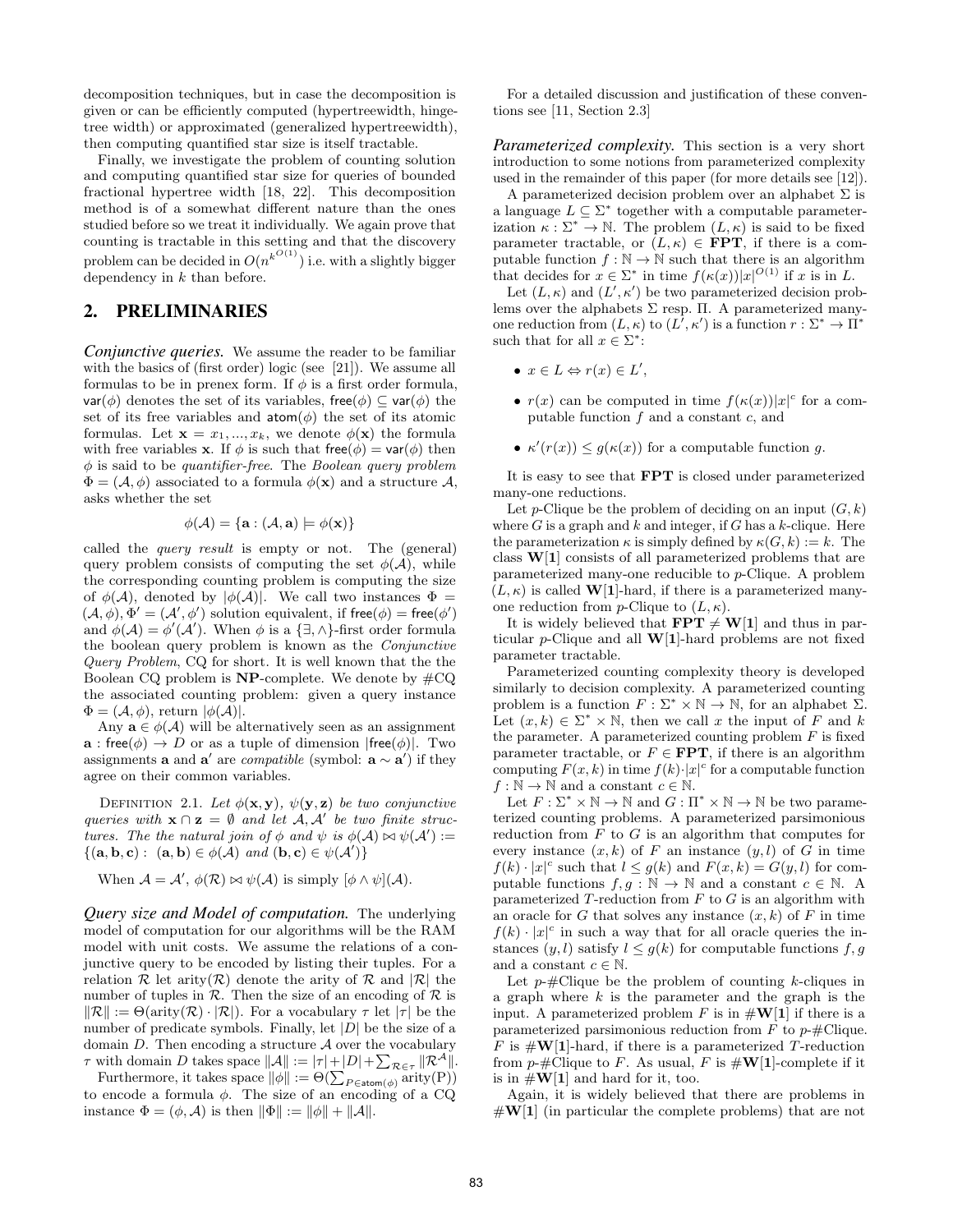

Figure 1: The hypergraph associated to the formula  $\phi$  of Example 2.2.

fixed parameter tractable. Thus, from showing that a problem F is  $\#W[1]$ -hard it follows that F can be assumed to be not fixed parameter tractable.

*Hypergraph decompositions.* In this section we present some well known hypergraph decompositions methods. For more details and more decomposition techniques see e.g. [8, 13, 23].

A (finite) hypergraph  $\mathcal H$  is a pair  $(V, E)$  where V is a finite set and  $E \subseteq \mathcal{P}(V)$ . We associate a hypergraph  $\mathcal{H} = (V, E)$  to a formula  $\phi$  (the *canonical* structure describing  $\phi$ ) by setting  $V := \text{var}(\phi)$  and  $E := \{\text{var}(a) \mid a \in \text{atom}(\phi)\}.$ 

Example 2.2. Consider the formula

$$
\begin{array}{rcl}\n\phi &:= & \exists u_1 \exists u_2 \exists u_3 \exists u_4 \exists u_5 \exists u_6 \exists u_7 \exists u_8 \\
P_1(v_1, u_1) \wedge P_2(v_2, u_1, u_2) \wedge P_3(v_2, v_4, u_2, u_3)\n\end{array}
$$

$$
\wedge P_4(v_3, v_4, v_5, u_3, u_4, u_5) \wedge P_5(v_4, v_5, v_6, v_8)
$$

 $\wedge P_6(v_7, v_8, u_5, u_6) \wedge P_2(v_6, v_9, u_7) \wedge P_2(v_8, v_9, u_8)$ 

The associated hypergraph is illustrated in Figure 1.

An independent set I in H is a set of vertices  $I \subseteq V$  such that no two of them lie in one edge together. An edge cover C of H is an edge set  $E' \subseteq E$  such that  $\bigcup_{e \in E'} e = V$ .

DEFINITION 2.3. A generalized hypertree decomposition of a hypergraph  $\mathcal{H} = (V, E)$  is a triple  $(\mathcal{T}, (\lambda_t)_{t \in T}, (\chi_t)_{t \in T})$ where  $\mathcal{T} = (T, F)$  is a rooted tree and  $\lambda_t \subseteq E$  and  $\chi_t \subseteq V$ for every  $t \in T$  satisfying the following properties:

- 1. For every  $v \in V$  the set  $\{t \in T \mid v \in \chi_t\}$  induces a subtree of  $\mathcal T$ .
- 2. For every  $e \in E$  there is a  $t \in T$  such that  $e \subseteq \chi_t$ .
- 3. For every  $t \in T$  we have  $\chi_t \subseteq \bigcup_{e \in \lambda_t} e$ .

The first property is called the connectedness condition. The sets  $\chi_t$  are called blocks or bags of the decomposition, while the sets  $\lambda_t$  are called the guards of the decomposition. A pair  $(\lambda_t, \chi_t)$  is called guarded block.

The width of a decomposition  $(\mathcal{T},(\lambda_t)_{t\in T},(\chi_t)_{t\in T})$  is defined as  $\max_{t \in T}(|\lambda_t|)$ . The generalized hypertree width of H is the minimum width over all generalized hypertree decompositions of H.



Figure 2: A generalized hypertree decomposition of width 3 for the hypergraph from Figure 1. The boxes are the guarded blocks. In the upper parts the guards are given while the lower parts show the blocks.

We sometimes identify a guarded block  $(\lambda_t, \chi_t)$  with the vertex t.

Example 2.4. Figure 2 shows a generalized hypertree decomposition of width 3 for the hypergraph from Figure 1.

DEFINITION 2.5. A hypergraph is acyclic if it has generalized hypertree width 1. In this case, the decomposition restricted to its blocks is called a join tree.

Let us fix some notation: For an edge set  $\lambda \subseteq E$  we use the shorthand  $\bigcup \lambda := \bigcup_{e \in \lambda} e$ . For a decomposition  $(\mathcal{T},(\lambda_t)_{t\in T},(\chi_t)_{t\in T})$  we write  $\mathcal{T}_t$  for the subtree of  $\mathcal{T}$  that has t as its root. We also write  $\chi(\mathcal{T}_t) := \bigcup_{t' \in V(\mathcal{T}_t)} \chi_{t'}$ .

DEFINITION 2.6. A generalized hypertree decomposition is called hingetree decomposition<sup>1</sup> if it satisfies the following conditions:

- 4. For each pair  $t_1, t_2 \in T$  with  $t_1 \neq t_2$  there are edges  $e_1 \in \lambda_{t_1}$  and  $e_2 \in \lambda_{t_2}$  such that  $\chi_{t_1} \cap \chi_{t_2} \subseteq e_1 \cap e_2$ .
- 5. For each  $t \in T$  we have  $\bigcup \lambda_t = \chi_t$ .
- 6. For each  $e \in E$  there is a  $t \in T$  such that  $e \in \lambda_t$ .

Hingetree width (also called degree of cyclicity) is defined analogously to generalized hypertree width.

EXAMPLE 2.7. The decomposition from Figure 2 is also a hingetree decomposition.

DEFINITION 2.8. The primal graph of a hypergraph  $\mathcal{H} =$  $(V, E)$  is the graph  $\mathcal{H}_P = (V, E_p)$  with  $E_p := \{uv \in {V \choose 2} \mid$  $\exists e \in E : u, v \in E$ .

DEFINITION 2.9. A tree decomposition of a hypergraph  $H$ is a generalized hypertree decomposition of its primal graph  $H_P$ . The width of a tree decomposition is the size of its biggest bag minus 1. The treewidth of  $H$  is the minimum width over all tree decompositions of H.

<sup>&</sup>lt;sup>1</sup>Note that this is not the original definition from [20] but an alternative, equivalent definition from [8].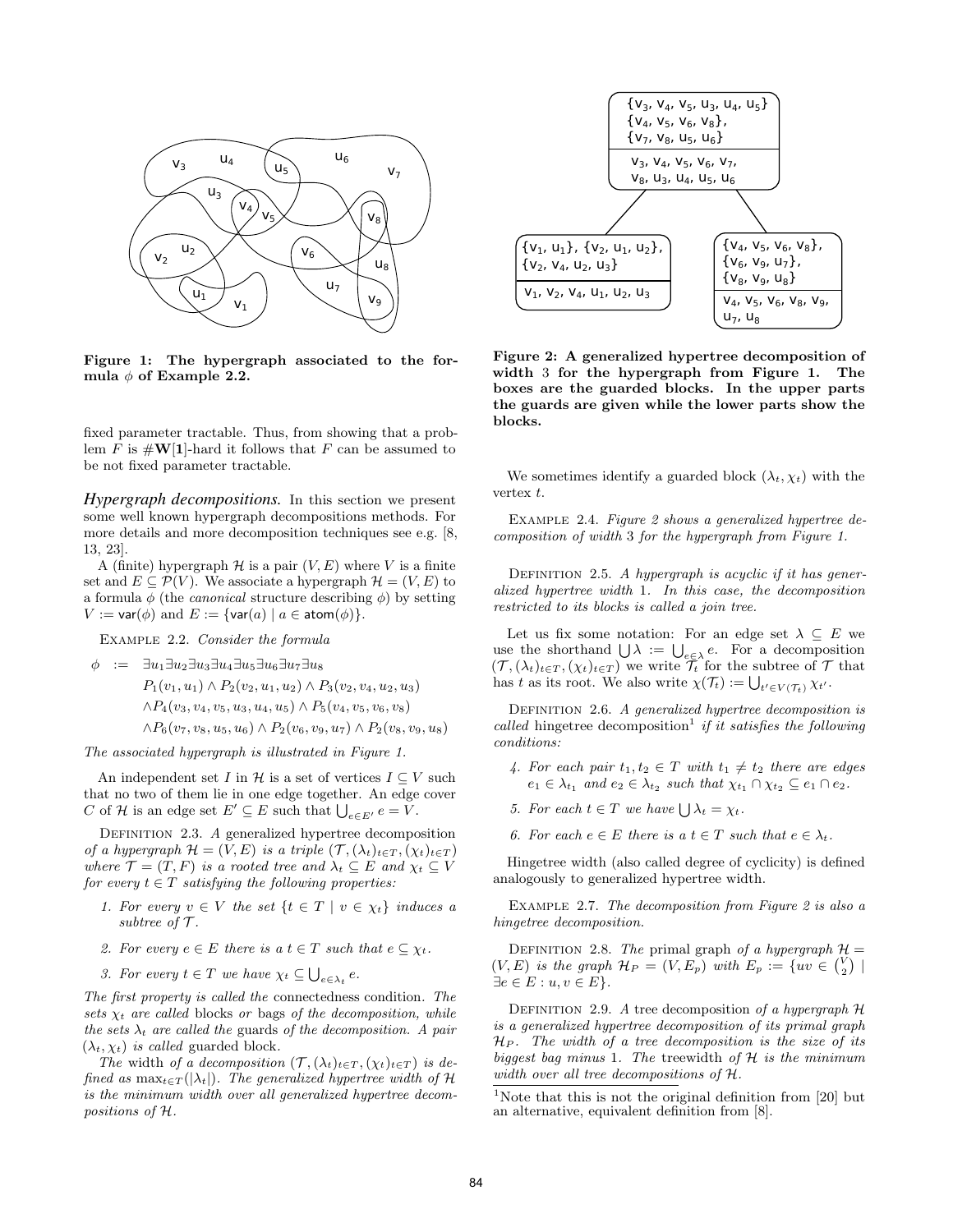For all decompositions defined above we define the width of

a CQ-instance to be the width of the associated hypergraph. We now recall some known results on the various decomposition methods.

- LEMMA 2.10. a) (see e.g.  $\left[\begin{array}{cc}8\end{array}\right]$  For all of the width measures defined above Boolean CQ-instances of width k can be solved in time  $\|\Phi\|^{p(k)}$  for a polynomial p.
- b)  $(20)$  There is an algorithm that given a hypergraph  $\mathcal{H} = (V, E)$  computes a minimum width hingetree decomposition in time  $|V|^{O(1)}$ .
- c)  $(|3|)$ Computing minimum width tree decompositions is fixed parameter tractable parameterized by the treewidth.
- d)  $(1, 14)$  There is an algorithm that given a hypergraph  $\mathcal{H} = (V, E)$  of generalized hypertree width k constructs a generalized hypertree decomposition of width  $O(k)$ of H in time  $|V|^{O(k)}$ .

DEFINITION 2.11. Let  $\mathcal{H} = (V, E)$  be a hypergraph and  $V' \subseteq V$ . The induced subhypergraph  $\mathcal{H}[V']$  of  $\mathcal{H}$  is the hypergraph  $\mathcal{H}[V'] = (V', \{e \cap V' \mid e \in E, e \cap V' \neq \emptyset\}).$ 

Let  $x, y \in V$ , a path between x and y is a sequence of vertices  $x = v_1, ..., v_k = y$  such that for each  $i \in [k-1]$  there is an edge  $e_i \in E$  with  $v_i, v_{i+1} \in e_i$ .

A (connected) component of  $H$  is the induced subhypergraph  $\mathcal{H}[V']$  for a maximal vertex set V' such that for each pair  $x, y \in V'$  there is a path between x and y in  $H$ .

OBSERVATION 2.12. Let  $\beta$  be any decomposition technique defined in this section. Let  $\mathcal{H} = (V, E)$  be a hypergraph of  $\beta$ -width k. Then for every  $V' \subseteq V$  the induced subhypergraph  $\mathcal{H}[V']$  has  $\beta$ -width at most k.

PROOF. Let  $(\mathcal{T},(\lambda_t)_{t\in T},(\chi_t)_{t in T})$  be a  $\beta$ -decomposition of H of width k. For each guarded block  $(\lambda_t, \chi_t)$  compute a guarded block  $(\lambda'_t, \chi'_t)$  with  $\chi_t := \chi_t \cap V'$  and  $\lambda_t := \{e \cap V' \mid$  $e \in \lambda$ . It is easy to check that  $(\mathcal{T}, (\lambda_t')_{t \in T}, (\chi_t')_{t \in T})$  is a β-decomposition of width at most  $k$ .  $\Box$ 

### 3. QUANTIFIED-STAR SIZE

In this section we generalize quantified star size which was introduced in [10] for acyclic conjunctive queries to general conjunctive queries.

DEFINITION 3.1. Let  $\mathcal{H} = (V, E)$  be a hypergraph and  $S \subseteq V$ . Let C be the vertex set of a connected component of  $\mathcal{H}[V-S]$ . Let  $E_C$  be the set of hyperedges  $\{e \in E \mid e \cap C \neq \emptyset\}$ and  $V' := \bigcup_{e \in E_C} e$ . Then  $\mathcal{H}[V']$  is called an S-component of  $H$ .

DEFINITION 3.2. Let  $\mathcal{H} = (V, E)$  be a hypergraph. For a set  $S \subseteq V$  the S-star size of H is the maximum size of an independent set consisting only of vertices in S in an S-component of H. We say that this independent set forms the S-star.

EXAMPLE 3.3. Take  $S = \{v_1, ..., v_9\}$  in the hypergraph of Figure 1. It has three S-components with respective edge lists:

- 1.  $\{v_1, u_1\}$ ,  $\{v_2, u_1, u_2\}$ ,  $\{v_2, v_4, u_2, u_3\}$ ,  $\{v_7, v_8, u_5, u_6\}$ ,  ${v_4, v_5, v_6, v_8}, {v_3, v_4, v_5, u_3, u_4, u_5}, {v_8}$
- 2.  $\{v_8, v_9, u_8\}, \{v_8\}$

3.  $\{v_6, v_9, u_7\}, \{v_6\}$ 

The S-star size i.e. the size of a maximum independent of S-vertices in a S-component is 4. The set  $\{v_1, v_2, v_3, v_7\}$ forms an S-star (there are several other possibilities).

It is easy to see that for acyclic hypergraphs this definition of S-star size coincides with the definition in [10] which was only defined for acyclic hypergraphs.

DEFINITION 3.4. An S-hypergraph is a pair  $(\mathcal{H}, S)$  where  $\mathcal{H} = (V, E)$  is a hypergraph and  $S \subseteq V$ . To each formula  $\phi$  we associate an S-hypergraph  $(H, S)$  where  $H$  is the hypergraph associated to  $\phi$  and  $S := \mathsf{free}(\phi)$ . The quantified star size of a CQ instance  $\Phi = (\mathcal{A}, \phi)$  is the S-star size of  $(\mathcal{H}, S)$ .

Let  $\mathscr{G}_{star}$  be the class of S-hypergraphs  $(\mathcal{H}_n, S_n), n \in \mathbb{N}$ , where  $\mathcal{H}_n$  is a star graph and  $S_n$  consists of its leaves. More precisely,  $H_n = (V_n, E_n), S_n$  are defined as

- $V_n = \{z, y_1, \ldots, y_n\},\,$
- $E_n = \{ \{z, y_i\} \mid i = 1, ..., n \},\$
- $S_n = \{y_1, \ldots, y_n\}.$

We will use the following lemma from [10].

LEMMA 3.5 ([10]).  $\#\text{CQ}$  is  $\#\text{W}[1]$ -hard restricted to instances that have S-hypergraphs in  $\mathscr{G}_{star}$  parameterized by the size of the stars.

# 4. THE COMPLEXITY OF COUNTING

In this section we show that the decomposition techniques introduced in Section 2 lead to efficient counting when combined with bounded quantified star size. Furthermore, we show that bounded quantified star size is necessary for efficient counting under standard assumptions.

THEOREM 4.1. There is an algorithm that given a  $\#\mathrm{CQ}$ instance  $\Phi = (\mathcal{A}, \phi)$  of quantified starsize  $\ell$  and a generalized hypertree decomposition  $\Xi = (\mathcal{T}, (\lambda_t)_{t \in T}, (\chi_t)_{t \in T})$  of  $\Phi$  of width k counts the solutions of  $\phi$  in time  $\|\Phi\|^{p(k,\ell)}$  for a fixed polynomial p.

In the proof we will use the following lemma from [10].

Lemma 4.2. For acyclic hypergraphs the size of a maximum independent set and a minimum edge cover coincide. Moreover, there is a polynomial time algorithm that given an acyclic hypergraph H computes a maximum independent set I and a minimum edge cover  $E^*$  of  $H$ .

PROOF OF THEOREM 4.1. Given  $\Phi = (\mathcal{A}, \phi)$ , we construct a solution equivalent instance  $\Phi''$  in two steps which is of generalized hypertree width  $k$ , too, and has a quantifier free formula.

Let  $\mathcal{H} = (V, E)$  be the hypergraph of  $\phi$ . Let  $V_1, \ldots, V_m$ be the vertex sets of the components of  $\mathcal{H}[V-S]$  and let  $V'_1, \ldots, V'_m$  be the vertex sets of the S-components of  $\mathcal{H}$ . Clearly,  $V_i \subseteq V'_i$  and  $V'_i - V_i = V'_i \cap S =: S_i$ . Let  $\Phi_i$  be the  $\text{\#CQ-instance}$  whose formula  $\phi_i$  is obtained by restricting all atoms of  $\phi$  to the variables in  $V_i'$  and whose structure  $\mathcal{A}_i$  is obtained by projecting all relations of  $\mathcal A$  accordingly. The associated hypergraph of  $\phi_i$  is  $\mathcal{H}[V_i']$  and  $\mathcal{H}[V_i']$  has a generalized hypertree decomposition  $\mathcal{Z}_i$  of width at most k with tree a  $\mathcal{T}_i$  that is a subtree of  $\mathcal{T}$  (see Observation 2.12).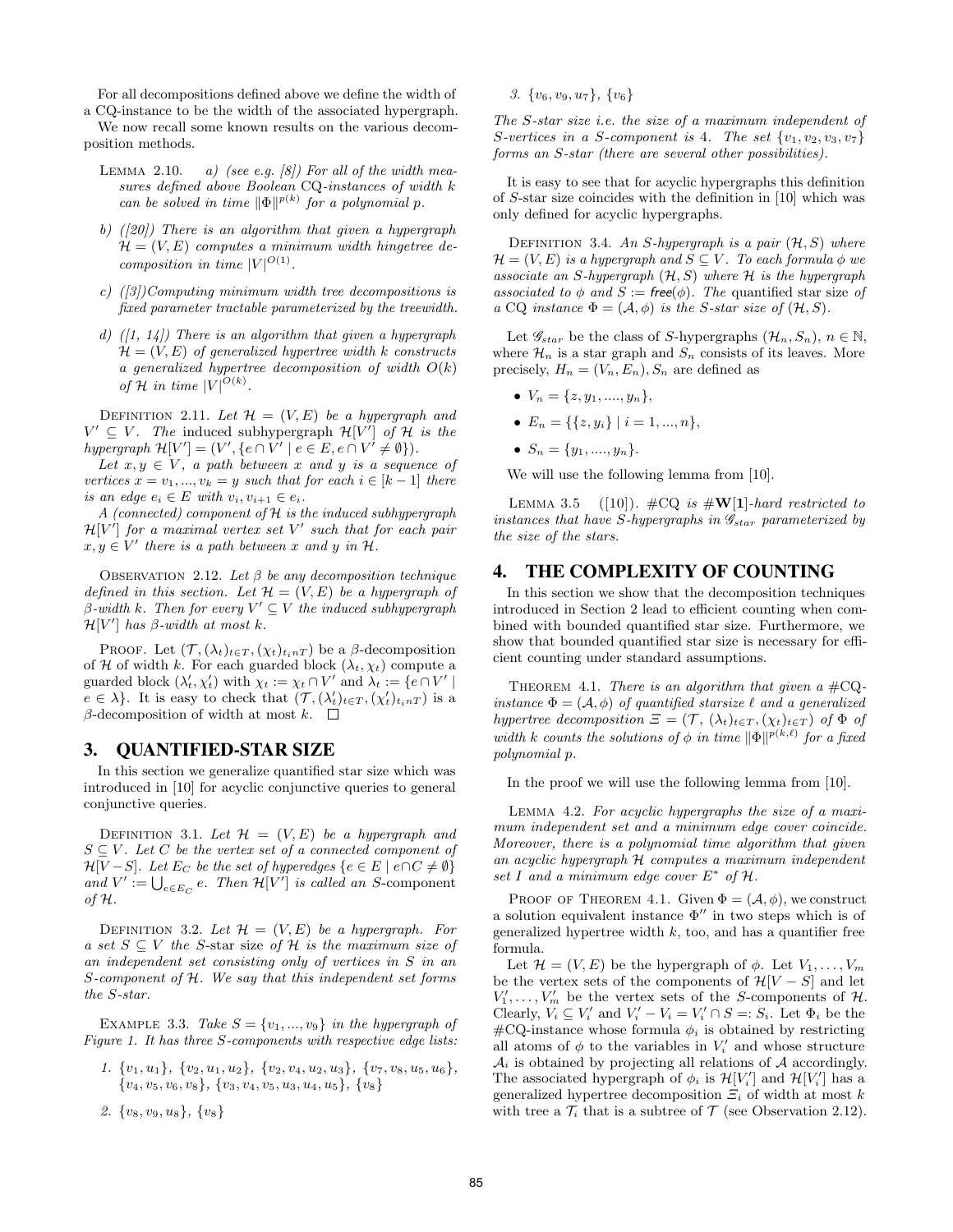For each  $\Phi_i$  we construct a new #CQ-instance  $\Phi'_i$  =  $(\mathcal{A}'_i, \phi'_i)$  as follows. For each guarded block  $b = (\lambda, \chi) \in \Xi_i$  we construct a new atomic formula  $\varphi_b$  in the variables  $\chi$ . The associated relation is given by  $\pi_\chi(\bowtie_{\phi \in \text{atom}(\Phi_i): \text{var}(\phi) \subseteq \bigcup \lambda} \phi)$ i.e. by taking the natural join of all relations whose variables are guarded in the guarded block and projecting on  $\chi$ . The formula  $\phi'_i$  for  $\Phi'_i$  is obtained as the conjunction of all  $\varphi_b$ . The decomposition  $\Xi_i$  has width at most k so this can be done in time  $\|\Phi\|^{O(k)}$ . Obviously,  $\Phi_i$  and  $\Phi'_i$  are solution equivalent. Furthermore  $\phi_i'$  is acyclic, because it has a decomposition with tree  $\mathcal{T}_i$ , the same blocks as  $\mathcal{Z}_i$  and width 1. Let  $\mathcal{H}_i$  be the associated hypergraph of  $\phi'_i$ , then  $\mathcal{H}_i$  has only one single  $S_i$ -component, because all the vertices in  $V_i$ are connected in  $H$  and thus also in  $H_i$ . Also the  $S_i$ -star size of  $\mathcal{H}_i$  is at most  $\ell$ . To see this consider two independent vertices  $u, v$  in  $\mathcal{H}_i$ . The edges of  $\mathcal{H}_i$  are equal to the blocks of  $\Xi_i$ , so u and v do not appear in a common block in  $\Xi_i$ . But then u and v cannot appear in one common block in  $E$ , because of  $\mathcal T$  being a tree and the connectedness condition. So  $u$  and  $v$  are independent in  $H$ , too, and thus every independent set in  $\mathcal{H}_i$  is also independent in  $\mathcal{H}$ . So  $\mathcal{H}_i$  indeed has  $S_i$ -star size at most  $\ell$ . Thus the vertices in  $S_i$  can be covered by at most  $\ell$  edges  $e_1, \ldots, e_\ell$  in  $\mathcal{H}_i$  which we can compute in polynomial time by Lemma 4.2. Let  $\alpha_1, \ldots, \alpha_\ell$ be the corresponding atoms. We again construct a new atomic formula  $\phi''_i$  in the variables  $S_i$  only and an associated relation  $\mathcal{A}_i''$  as follows: For each combination  $t_1, \ldots, t_\ell$  of tuples in  $\alpha_1(\mathcal{A}'_i), \ldots, \alpha_\ell(\mathcal{A}'_i)$  fix the free variables in  $\phi'_i$  to the constants prescribed by the tuples  $t_1, \ldots, t_\ell$  if these do not contradict. If the resulting CQ instance has a solution, add the projection of  $t_1 \bowtie \ldots \bowtie t_\ell$  on  $S_i$  to the relation  $\mathcal{A}''_i$  of  $\phi''_i$ . By construction  $\Phi'_i$  and  $(\mathcal{A}''_i, \varphi''_i)$  are solution equivalent. Observe that the instances to be solved in this construction are tractable [25], so all of this can be done in time  $\|\Phi_i\|^{p(k,\ell)}$ for a polynomial  $p'$ .

We now eliminate all quantified variables in the original formula  $\phi$ . To do so we add the atom  $\phi''_i$  for  $i \in [m]$  and delete all atoms that contain any quantified variable, i.e. we delete each  $\phi'_i$ . Add the  $\mathcal{A}''_i$  to the structure A and call the resulting  $\#\mathrm{CQ}$  instance  $\Phi'' = (\mathcal{A}'', \phi'')$ . Because  $(\mathcal{A}''_i, \phi''_i)$  is solution equivalent to  $\Phi'_i$ , we have that  $\Phi$  and  $\Phi''$  are solution equivalent, too. We construct a guarded decomposition of  $\phi^{\prime\prime}$  by doing the following: For each guarded block  $(\lambda, \chi)$  of  $\Xi$  with  $\chi \cap V_i \neq \emptyset$  we construct a guarded block  $(\lambda', \chi')$  by deleting all edges  $e$  with  $e \cap V_i \neq \emptyset$  from  $\lambda$  and adding the edge  $S_i$  for  $\phi''_i$ . Furthermore we set  $\chi' = (\chi - V_i) \cup S_i$ . It is easy to see that the result is indeed a generalized hypertree decomposition of  $\phi''$  of width at most k.

With standard techniques (see e.g. [8]) we construct in polynomial time a quantifier free acyclic  $\text{\#CQ-instance}$  that is solution equivalent to  $\Phi''$ . Its solutions and thus those of  $\Phi$  can then be counted with the algorithm in [24] or [10].  $\Box$ 

We now show that bounded quantified star size is necessary for efficient counting no matter which other structural restrictions we put on S-hypergraphs.

LEMMA 4.3. Let  $\mathscr G$  be a recursively enumerable class of  $S$ -hypergraphs such that  $\#\mathrm{CQ}$  for all instances whose  $S$ hypergraph is in  $\mathscr G$  is fixed parameter tractable parameterized by the size of the formulas. Then  $\mathscr G$  has bounded S-star size or  $\#\mathbf{W}[1] = \mathbf{FPT}$ .

PROOF SKETCH. The proof is a generalization of the respective proof in [10]: We show that if the S-star size of  $\mathscr G$ 

is not bounded, then there is an FPT algorithm for  $\#CQ$  on  $\mathscr{G}_{star}$ , the class of stars with a single quantified variable in the center. As this problem is  $\sharp \mathbf{W}[1]$ -hard by Lemma 3.5, it follows that  $\#\mathbf{W}[1] = \mathbf{FPT}$ .

So assume that  $\#\mathrm{CQ}$  is tractable on  $\mathscr G$  and  $\mathscr G$  has unbounded S-star size. We will construct a fixed parameter algorithm for #CQ on  $\mathscr{G}_{star}$ . So let  $\Phi = (\mathcal{A}, \varphi)$  be an instance of this latter problem, i.e. Φ has the formula  $\varphi := \exists z \bigwedge_{i=1}^k E_i(y_i, z)$ . Let the domain of A be D. Because  $\mathscr G$  is recursively enumerable and of unbounded S-star size, there is a computable function  $g : \mathbb{N} \to \mathbb{N}$  such that for  $k \in \mathbb{N}$  one can compute  $(\mathcal{H}, S) \in \mathscr{G}$  with S-star size at least k in time  $g(k)$ . We will embed  $\Phi$  into  $\mathcal H$  to construct an #CQ-instance  $\Phi' = (\mathcal{A}', \psi)$  of size  $g(k)n^{O(1)}$  where n is the size of  $\Phi$ . Furthermore,  $\psi$  will have the S-hypergraph  $\mathcal H$  and  $\mathcal{A}'$  the same domain D as  $\mathcal{A}$ . For convenience,  $\Phi'$  will be built on a language containing one distinct relation symbol for each hyperedges in  $H$ .

Let  $\mathcal{H}'$  be the S-component of  $\mathcal H$  that contains k independent vertices in the respective primal component. Call these vertices  $s_1, \ldots s_k$ . We may assume that the  $s_i$  are also computed in time  $g(k)$  during the construction of  $H$ . Observe that there must be a vertex  $v$  that is connected to each of the  $s_i$  by a path  $P_i$  such that the only vertex in  $P_i$  that is in S is  $s_i$ , because all the  $s_i$  lie in the same S-component. We now construct a  $\#CQ$  instance  $\Phi'$  that has the associated S-hypergraph  $H$ .

All vertices that do not lie on any  $P_i$  are forced to a dummy value d in a straightforward way by all their constraints. All vertices on the  $P_i$  that are no  $s_j$  may take arbitrary but equal values in D. This is possible, because they are all connected to the common vertex  $v$  by paths. Let  $v_i$  be the predecessor of  $s_i$  on  $P_i$ . For all constraints that contain  $v_i$  and  $s_i$  we allow for them exactly the combinations allowed by the relation of  $E_i^{\mathcal{A}}$ . Observe that there is no edge that contains more than one of the  $s_i$  by definition, so each constraint has at most  $|D|^2$  tuples.

Clearly,  $\Phi$  and  $\Phi'$  have the same number of solutions. Furthermore, we have  $|\psi| \leq g(k)$  and  $\Phi'$  can be constructed in time at most  $g(k) \|\Phi\|^2$ , because H has size at most  $g(k)$  and the size of the relations for the constraints is bounded by  $|D|^2$ . But by assumption the solutions of  $\Phi'$  can be counted in time  $h(|\psi|) \|\Phi'\|^c$  for a constant c and a computable function h. Thus the solutions of  $\Phi$  can be counted in time  $h(g(k))\|\Phi\|^{c'}$ for a constant  $c'$  which completes the proof.

With Theorem 4.1 and Lemma 4.3 we have a solid understanding of the complexity of #CQ for structural classes that can be characterized by restrictions of generalized hypertree width. For each decomposition method with what Cohen et al. [8] call the "tractable construction" property, i.e. there must be a way to construct a decomposition efficiently, quantified star size is essentially the only parameterization that makes counting tractable. For the definitions of decomposition techniques not defined in this paper see [13].

COROLLARY 4.4. Let  $\beta$  be one of the following decomposition techniques: biconnected component, cycle-cutset, cyclehypercutset, hinge-tree, hypertree, or generalized hypertree  $decomposition.$  Let furthermore  $\mathscr G$  be a recursively enumerable class of S-hypergraphs of bounded β-width. Then counting solutions to all  $\#\mathrm{CQ}$ -instances whose associated hypergraph is in  $\mathscr G$  is tractable if and only if  $\mathscr C$  is of bounded S-star size (assuming  $\text{FPT} \neq #W[1]$ ).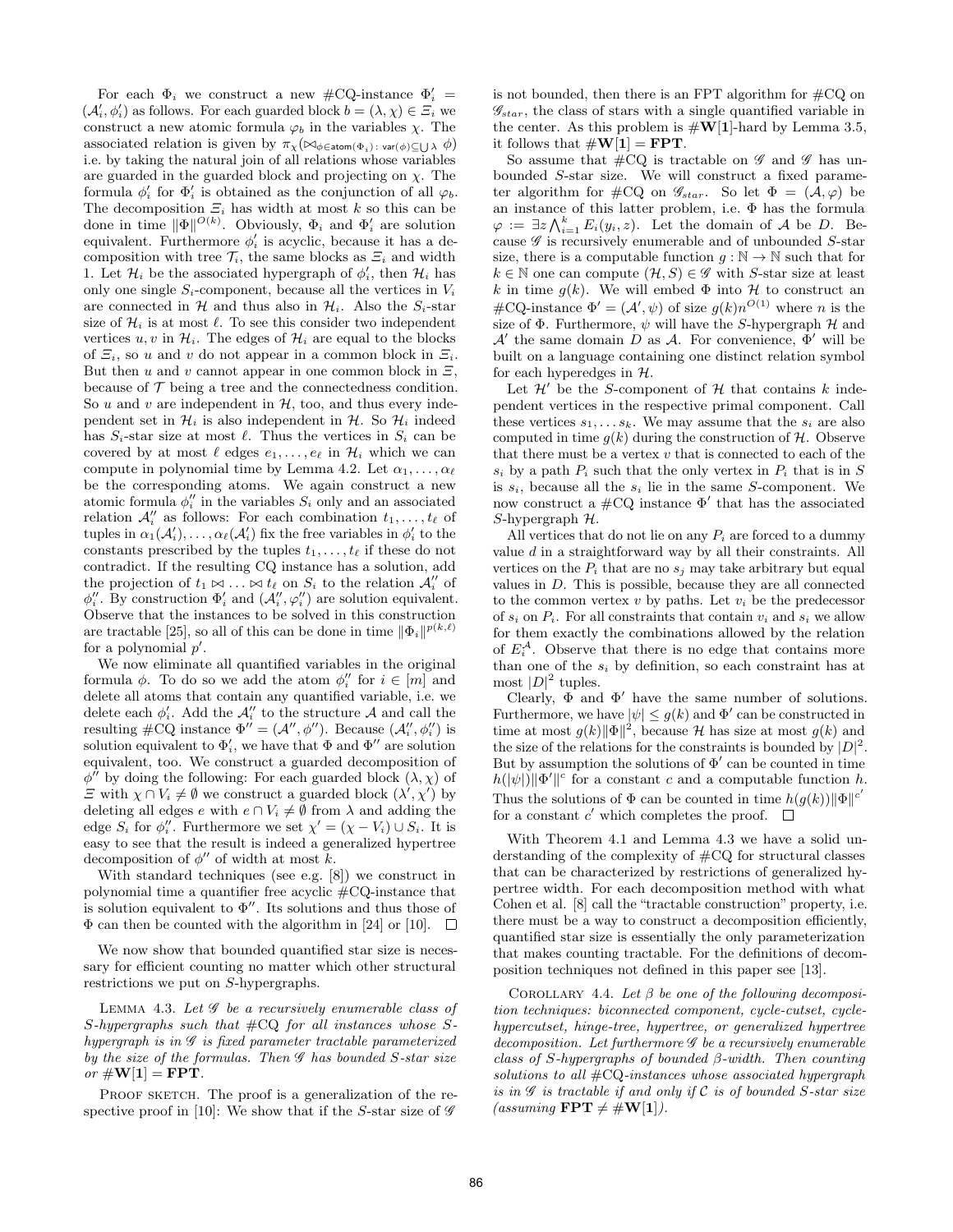# 5. AN OPTIMAL RESULT FOR BOUNDED ARITY

In this section we show that for bounded arity  $\#\mathrm{CQ}$  we can exactly characterize which classes of instances allow polynomial time counting. This result is derived by combining the results of the preceding sections and the following theorem from [19] that we rephrase in our slighlty different wording.

THEOREM 5.1 ([19]). Let  $\mathscr G$  be a recursively enumerable class of hypergraphs of bounded arity. Assume  $\text{FPT} \neq W[1]$ . Then the following three statements are equivalent:

- Boolean CQ for all instances with hypergraphs in  $\mathscr G$  can be decided in polynomial time.
- Boolean CQ for all instances with hypergraphs in  $\mathscr G$  is fixed parameter tractable parameterized by the size of the formulas.
- The hypergraphs in  $\mathscr G$  are of bounded treewidth.

Theorem 5.1 is originally stated to be true even for every fixed vocabulary. It has been generalized to any recursively enumerable class of conjunctive formulas [17]. In this context, a characterization of tractability for counting solutions of quantifier-free conjunctive queries is given in [9] in almost the same terms as Theorem 5.1 but with the weaker assumption that  $\mathbf{FPT} \neq \#W[1]$ . We show here a complete characterization of tractability for counting for general conjunctive queries. Not too surprisingly, tractability depends on both treewidth and star size of the underlying hypergraph.

THEOREM 5.2. Let  $\mathscr G$  be a recursively enumerable class of S-hypergraphs of bounded arity. Assume that  $W[1] \neq FPT$ . Then the following statements are equivalent:

- 1.  $\#\mathrm{CQ}$  for all instances whose S-hypergraph is in  $\mathscr G$  is solvable in polynomial time.
- 2.  $\#\text{CQ}$  for all instances whose S-hypergraph is in  $\mathscr G$  is fixed parameter tractable parameterized by the size of the formulas.
- 3. There is a constant c such that for each S-hypergraph  $(\mathcal{H}, S)$  in  $\mathscr G$  the treewidth of  $\mathcal H$  and the S-star size are at most c.

PROOF. The direction  $1 \rightarrow 2$  is trivial. Furthermore,  $3 \rightarrow$ 1 follows directly from Theorem 4.1. So it remains only to show  $2 \rightarrow 3$ .

So assume that there is a recursively enumerable class  $\mathscr G$ of S-hypergraphs such that counting solutions to  $\#CQ$ instances whose S-hypergraph are in  $\mathscr G$  is fixed parameter tractable but 3 is not satisfied by  $\mathscr G$ . From Lemma 4.3 we know that the S-starsize of  $\mathscr G$  must be bounded, so it follows that the treewidth of  $\mathscr G$  must be unbounded.

We construct a class  $\mathscr{G}'$  of hypergraphs by doing the following: For each S-hypergraph  $(\mathcal{H}, S)$  in  $\mathscr{G}$  we add  $\mathscr{H}$ to  $\mathscr{G}'$ . Clearly  $\mathscr{G}'$  is recursively enumerable and of unbounded treewidth. We will show that Boolean CQ for all instances whose hypergraphs are in  $\mathscr{G}'$  is fixed parameter tractable parameterized by the size of the formula. This leads to a contradiction with Theorem 5.1.

Because  $\mathscr G$  is recursively enumerable, there is an algorithm that that for each  $\mathcal H$  in  $\mathscr G'$  constructs an S-hypergraph  $(\mathcal H, S)$ in  $\mathscr G$  that has lead to the addition of  $\mathcal H$  to  $\mathscr G'$ . For example one

can simply enumerate all S-hypergraphs in  $\mathscr G$  until finding such a  $(\mathcal{H}, S)$ . Let  $f(\mathcal{H})$  be the number of steps the algorithm needs on input  $H$ . The function  $f(H)$  is well defined and computable. We then define  $q : \mathbb{N} \to \mathbb{N}$  by setting  $q(k) :=$  $\max_{\mathcal{H}}(f(\mathcal{H}))$ , where the maximum is over all hypergraphs  $\mathcal{H}$ of size  $k$  in  $\mathscr{G}'$ . Clearly, g is again well defined and computable. Thus for each  $\mathcal H$  in  $\mathscr G'$  we can compute in time  $g(|\mathcal{H}|)$  and S-hypergraph  $(\mathcal{H}, S)$  in  $\mathscr{G}$ .

Now let  $\Phi = (\mathcal{A}, \phi)$  be a CQ-instance with hypergraph  $\mathcal H$  in  $\mathscr G'$ . To solve it we first compute  $(\mathcal H, S)$  as above and construct a  $\#\mathrm{CQ}\text{-instance }\Psi=(\mathcal{A},\psi)$  with  $(\mathcal{H},S)$  as associated S-hypergraph for  $\psi$  by adding existential quantifiers for all variables not in S. Obviously  $\Phi$  has solutions if and only if  $\Psi$  has any. But by assumption the solutions of  $\Psi$  can be counted in time  $h(|\psi|) ||\Psi||^{O(1)}$  for some computable function h, so  $\Phi$  can be decided in time  $(g(|\phi|) + h(|\phi|)) ||\Phi||^{O(1)}$ and thus is fixed parameter tractable. This is the desired contradiction to Theorem 5.1.  $\Box$ 

Remark 5.3. Note that our characterization relies on the underlying hypergraph structures of the query. In  $[17, 9]$ , the corresponding characterizations are stronger in the sense that they are true for any recursively enumerable class of conjunctive formulas. Also these results and the one from [19] can be proved for every fixed vocabulary, while our proofs of the Lemmas 3.5 and 4.3 and thus also Theorem 5.2 rely on the fact that we can choose our vocabulary in the construction. It remains an open question whether our result can be improved similarly to the others.

Also, the result in  $[9]$  (for quantifier free  $\#\text{CQ}$ ) is proved under the weaker assumption  $\#\mathbf{W}[1] \neq \mathbf{FPT}$ . Showing the same equivalent result for general #CQ seems to be hard since our case also contains decision problems (e.g.  $\#\mathrm{CQ}$ ) with no free variables).

## 6. COMPUTING STAR SIZE

In this section we consider the problem of computing the quantified star size of bounded width instances. Observe that the computation of quantified star size is not strictly necessary. The algorithm of Theorem 4.1 does not need to find  $S$ -stars for graphs of width  $k$  but only for acyclic hypergraphs, which is easy by Lemma 4.2. Still it is of course desirable to know the quantified star size of an instance before applying the counting algorithm, because quantified star size has an exponential influence on the runtime. We show that for all decomposition techniques considered in this paper the quantified star size can be computed rather efficiently, roughly in  $|V|^{O(k)}$  where k is the width of the input. For small values of  $k$ , this bound is reasonable. We then proceed by showing that, on the one hand, for some decomposition measures such as treewidth or hingetree, the computation of quantified star size is even fixed parameter tractable parameterized by the width. On the other hand, we show that for decomposition measures above hypertree width it is unlikely that fixed parameter tractability can be obtained (under standard assumptions).

Instead of tackling quantified star size directly, we consider the combinatorially less complicated notion of independent sets, which is justified by the following observation:

OBSERVATION 6.1. Let  $\beta$  be any decomposition technique considered in this paper. Then for every  $k \in \mathbb{N}$  computing the S-starsize of S-hypergraphs of  $\beta$ -width at most k polynomial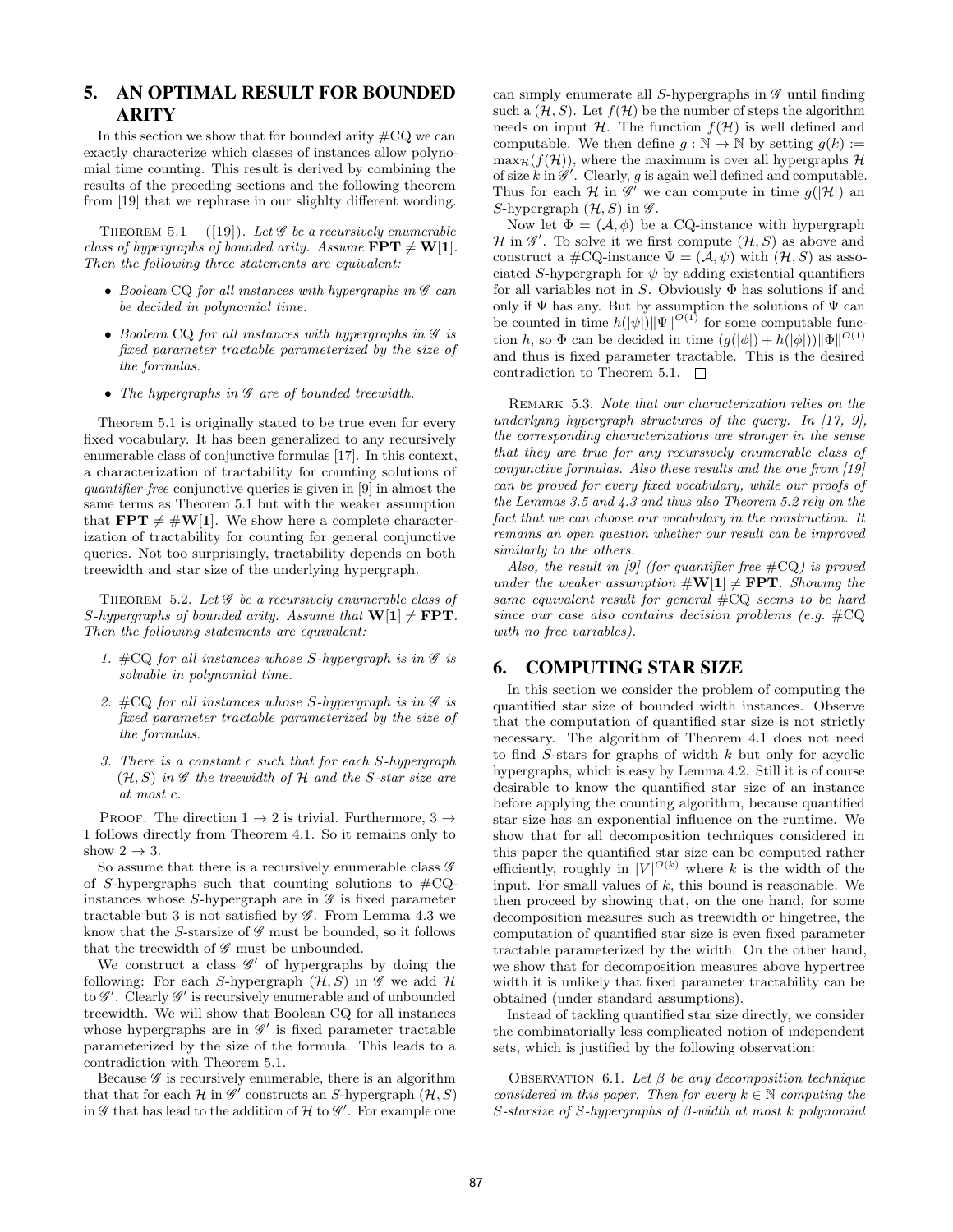time Turing-reduces to computing the size of a maximum independent set for hypergraphs of  $\beta$ -width at most k. Furthermore, there is a polynomial time many one reduction from computing the size of a maximum independent set in hypergraphs of  $\beta$ -width at most k to computing the S-star size of hypergraphs of  $\beta$ -width at most  $k + 1$ .

PROOF. By definition computing S-starsize reduces to the computation of independent sets of S-components. Scomponents are induced subhypergraphs, so we get the first direction form Observation 2.12.

For the other direction let  $\mathcal{H} = (V, E)$  be a hypergraph for which we want to compute the size of a maximum independent set. Let  $x \notin V$ . We construct the hypergraph  $\mathcal{H}'$  of vertex set  $V' = V \cup \{x\}$  and edge set  $E' = \{e \cup \{x\} \mid e \in E\}$ and set  $S := V$ . The hypergraph is one single S-component, because  $x$  is in every edge. Furthermore, the  $S$ -starsize of  $\mathcal{H}'$  is obviously the size of a maximum independent set in  $H$ . It is easy to see that the construction increases the treewidth of the hypergraph by at most 1 and does not increase the β-width for all other decomposition considered here at all.  $\square$ 

Because of Observation 6.1 we will not talk about S-star size in this section anymore but instead formulate everything with independent sets.

#### 6.1 Exact computation

PROPOSITION 6.2. There is an algorithm that given a hypergraph  $\mathcal{H} = (V, E)$  and a generalized hypertree decomposition  $\mathcal{E} = (\mathcal{T}, (\lambda_t)_{t \in T}, (\chi_t)_{t \in T})$  of  $\mathcal{H}$  of width k computes a maximum independent set of  $\mathcal H$  in time  $k|V|^{O(k)}$ .

PROOF. We apply dynamic programming along the decomposition. Let  $b = (\lambda, \chi)$  be a guarded block of T. Let  $\mathcal{T}_b$ be the subtree of  $\mathcal T$  with b as its root. We set  $V_b := \chi(\mathcal T_b)$ . Observe that  $I \subseteq V_b$  is independent in H if and only if it is independent in  $\mathcal{H}[V_b]$  so we do not differentiate between the two notions. For each independent set  $\sigma \subseteq \chi$  we will compute an independent set  $I_{b,\sigma} \subseteq V_b$  that is maximum under the independent sets containing exactly the vertices  $\sigma$  from  $\chi$ . Observe that because  $\lambda$  contains at most k edges that cover  $\chi$  we have to compute at most  $kn^k$  independent sets  $I_{b,\sigma}$  for each b.

If b is a leaf of  $\mathcal{T}$ , the construction of the  $I_{b,\sigma}$  is straightforward and can certainly be done in time  $k|V|^{O(k)}$ .

Let now  $b = (\lambda, \chi)$  be an inner vertex of  $\mathcal T$  with children  $b_1, \ldots, b_r$ . For each independent set  $\sigma \subseteq \chi$  we do the following: Let  $b_i = (\lambda_i, \chi_i)$ , then let  $\sigma_i$  be an independent set of  $\chi_i$  such that  $\sigma \cap \chi \cap \chi_i = \sigma_i \cap \chi \cap \chi_i$  and  $|I_{b_i, \sigma_i}|$  is maximal. We claim that we can set  $I_{b,\sigma} := \sigma \cup I_{b_1,\sigma_1} \cup \ldots \cup I_{b_r,\sigma_r}$ .

We first show that  $I_{b,\sigma}$  defined this way is independent. Assume this is not true, then  $I_{b,\sigma}$  contains  $x, y$  that are in one common edge e in  $\mathcal{H}[V_b]$ . But then x, y do not lie both in  $\chi$ , because  $I_{b,\sigma} \cap \chi = \sigma$  and  $\sigma$  is independent. By induction  $x, y$ do not lie in one  $V_{b_i}$  either. Assume that  $x \in \chi$  and  $y \in V_{b_i}$ for some *i*. Then certainly  $x \notin V_{b_i}$  and  $y \notin \chi$ . But the edge e must lie in one guard  $\lambda'$  such that the corresponding block  $\chi'$  contains e. Because of the connectivity condition for y the guarded block  $(\lambda', \chi')$  must lie in the subtree with root  $b_i$ , which contradicts  $x \in e$ . Finally, assume that  $x \in V_{b_i}$ and  $y \in V_{b_j}$  for  $i \neq j$  and  $x, y \notin \chi$ . Then x and y cannot be adjacent because of the connectivity condition. This shows that  $I_{b,\sigma}$  is indeed independent.

Now assume that  $I_{b,\sigma}$  is not of maximum size and let  $J \subseteq V_b$  be an independent set with  $|J| > |I_{b,\sigma}|$  and  $J \cap \chi = \sigma$ . Because J and  $I_{b,\sigma}$  are fixed to  $\sigma$  on  $\chi$  there must be a  $b_i$ such that  $|J \cap V_{b_i}| > |I_{b_i, \sigma_i}|$ . This contradicts the choice of  $σ<sub>i</sub>$ . So  $I<sub>b,σ</sub>$  is indeed of maximum size.

Because each block has at most  $k|V|^k$  independent sets, all computations can be done in time  $k|V|^{O(k)}$ .

#### 6.2 Parameterized complexity

While the algorithm in the last section is nice in that it is a polynomial time algorithm for fixed  $k$ , it is somewhat unsatisfying for some decomposition techniques: If we can compute the composition quickly, we would ideally want to be able to compute the star size efficiently, too. Naturally we cannot expect a polynomial time algorithm independent of  $k$ , because independent set is NP-complete, but we can hope for at least fixed parameter tractability with respect to  $k$ . We will show that this is indeed possible for some width measures, in particular tree decompositions and hingetree decompositions. On the other hand we show that this can likely not be extended to more general decomposition techniques, because independent set parameterized by hypertree width is  $W[1]$ hard.

PROPOSITION 6.3. Given a hypergraph  $H$  computing a maximum independent set in  $H$  is fixed parameter tractable parameterized by the treewidth of H.

This can be seen either by applying Courcelle's Theorem of by straightforward dynamic programming. Interestingly, one can show the same result also for bounded hingetree width, which is a decomposition technique in which the bags are of unbounded size. This unbounded size makes the dynamic programming in the proof far more involved than for treewidth.

PROPOSITION 6.4. Given a hypergraph H computing a maximum independent set in H is fixed parameter tractable parameterized by the hingetree width of H.

PROOF. First observe that minimum width hingetree decompositions can be computed in polynomial time [20], so we simply assume that a decomposition is given in the rest of the proof.

The proof has some similarity with that of Proposition 6.2, so we use some notation from there. For guarded block  $(\lambda, \chi)$ we will again compute maximum independent sets containing prescribed vertices. The difference is, that we can take these prescribed sets to be of size 1: because of the hingetree condition, only one vertex of a block may be reused in any independent set in the parent. The second idea is that we can use equivalence classes of vertices in the computations of independent sets in the considered guarded blocks, which limits the number of independent sets we have to consider. We now describe the computation in detail.

Let  $\mathcal{Z} = (\mathcal{T}, (\lambda_t)_{t \in T}, (\chi_t)_{t \in T})$  be a hingetree decomposition of H of width k. Let  $b = (\lambda, \chi)$  be a guarded block of  $\Xi$  and let  $b' = (\lambda', \chi')$  be its parent. As before, let  $\mathcal{T}_b$ be the subtree of  $\mathcal T$  with b as its root and  $V_b := \chi(\mathcal T_b)$ . Set  $\mathcal{H}_b := (V_b, E_b)$  with  $E_b := \bigcup \lambda^*$  with the union being over all guarded blocks in  $\mathcal{T}_b$ . The main idea is to iteratively compute, for all vertices  $v \in \chi' \cap \chi$ , a maximum independent set  $J_{v,b}$  in  $\mathcal{H}_b = (V_b, E_b)$  containing v. Furthermore, we also compute an independent set  $J_{\emptyset,b}$  that contains no vertices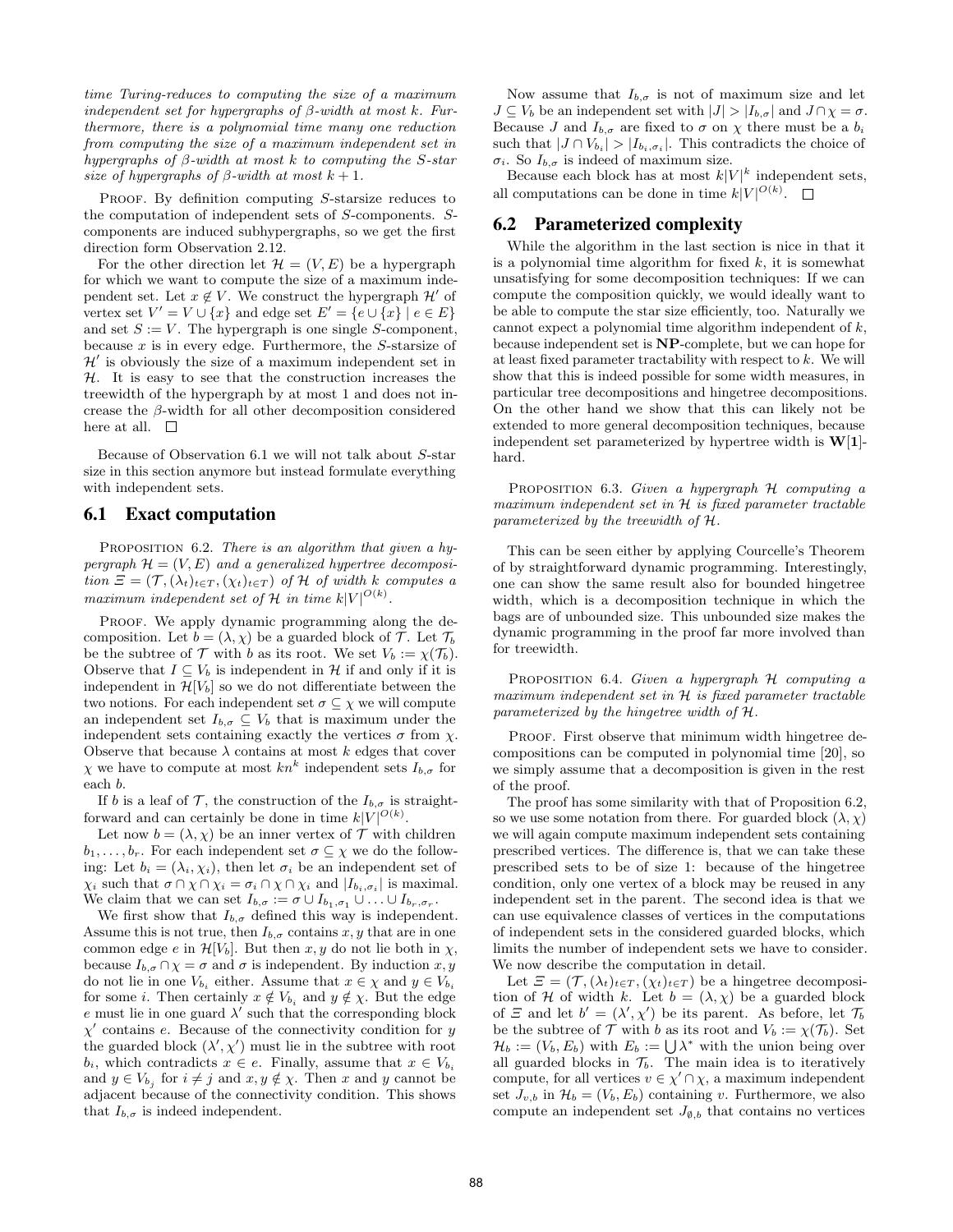of  $\chi' \cap \chi$ . Note that, since  $\chi \subseteq \bigcup_{e \in \lambda} e$ , there are no isolated vertices in  $\chi$  and the size of a maximum independent set is bounded by  $k$  in each block.

For a node  $b = (\lambda, \chi)$ , we organize the vertices in  $\chi$  into at most  $2^k$  equivalence classes by defining v and u to be equivalent if they lie in the same subset of edges of  $\lambda$ . The equivalence class of v is denoted by  $c(v)$ . For each class, a representant is fixed. We denote by  $\bar{v}$ , the representant of the equivalence class of v and by  $\bar{\chi} \subseteq \chi$ , the restriction of  $\chi$ on these at most  $2^k$  representants.

Let first  $b$  be a leaf. We first compute independent sets on  $\bar{\chi}$ . Observe that the independent sets are invariant under the choice of representants. For each equivalence class  $c(v)$ , we compute  $J_{\bar{v},b} \subseteq \bar{\chi}$  as a maximum independent set containing  $\bar{v}$ . Computing the classes and a choice of maximum independent sets containing each  $\bar{v}$  can be done in time  $k2^{k^2}$ because independent sets cannot be bigger than  $k$ . Clearly,  $J_{v,b}$ , a maximum independent set containing v, can be easily computed from the set  $J_{\bar{v},b}$ . Thus, one can compute all the  $J_{v,b}$  in time  $k2^{k^2}n$ . The computation of  $J_{\emptyset,b}$  can be done on representants, too, by simply excluding the vertices from  $\chi' \cap \overline{\chi}$ .

Let b now be an inner vertex and  $b_1, b_2, ..., b_m$  be its children with  $b_i = (\lambda_i, \chi_i), i \in [m]$ . We again consider equivalence classes on  $\chi$ . Fix  $v \in \chi$  and compute the list  $L_{\bar{v},b}$  of all independent sets  $\sigma \subseteq \bar{\chi}$  containing  $\bar{v}$ . Fix now  $\sigma \in L_{\bar{v},b}$ . We first compute a set  $J_{v,b}^{\sigma}$  as a maximum independent set of  $\mathcal{H}_{b}$ containing v and whose vertices in  $\chi$  have the representants σ. We will distinguish for a given vertex  $\bar{u} \in \sigma$  if it is the representant of a vertex belonging to the block of some (or several) children of b or if it represents vertices of  $\chi \setminus (\bigcup_{i=1}^m \chi_i)$ only. Therefore we partition  $\sigma$  into  $\sigma'$ ,  $\sigma''$  accordingly:

- $\bullet\ \sigma:=\sigma'\cup\sigma''$
- $\sigma' := \overline{\chi} \cap {\overline{u} \mid u \in \bigcup_{i=1}^m \chi_i}.$

• 
$$
\sigma'':=\bar{\chi}\backslash\{\bar{u}\mid u\in\bigcup_{i=1}^m\chi_i\}
$$

Set  $\sigma' := {\bar{u}_1, ..., \bar{u}_h}$  with  $h \leq m$ . Let us examine the consequences of  $\mathcal T$  being a hingetree decomposition. We have that, for all  $i \in [m]$ , there exists  $e_i \in \lambda$ , such that  $\chi \cap \chi_i \subseteq e_i$ . Thus, since  $\sigma$  is an independent set in  $\bar{\chi} \subseteq \chi$ , at most one vertex in  $\sigma'$  is a representant of a vertex in  $\chi_i$ . Thus

$$
\forall u \neq u' \in \sigma : \chi_i \cap \mathbf{c}(u) = \emptyset \vee \chi_i \cap \mathbf{c}(u') = \emptyset. \tag{1}
$$

We denote by  $S_i = \{j \mid \mathbf{c}(u_i) \cap \chi_j \neq \emptyset\}$  and by  $S =$  $[m] \setminus \bigcup S_i$ . By (1) the sets  $S_1, ..., S_h, S$  form a partition of  $[m]$ . To construct  $J_{v,b}^{\sigma}$ , we now determine for each  $i \leq h$ , which vertex u of  $c(u_i)$  can contribute the most, by taking the union of all the maximum independent sets  $J_{u,b_j}$ ,  $j \in S_i$ , it induces at the level of the children of b.

For each fixed  $u \in \mathbf{c}(u_i)$ , let

$$
I_{i,u} = \{u\} \cup \bigcup_{j \in S_i} J_{u,b_j},
$$

where we set  $J_{u,b_j} := J_{\emptyset,b_j}$  if  $u \notin \chi_j$ . Let then  $I_i = I_{i,u}$  for some  $u \in \mathbf{c}(u_i)$  for which the size of  $I_{i,u}$  is maximal.

The set  $J_{v,b}^{\sigma}$  is now obtained as follows depending on whether  $\bar{v} \in \sigma''$  or  $\bar{v} \in \sigma'$ . If  $\bar{v} \in \sigma''$ , we claim that  $J_{v,b}^{\sigma}$  can be chosen as

$$
J_{v,b}^{\sigma} := \{v\} \cup (\sigma'' \setminus \{\overline{v}\}) \cup \bigcup_{i=1}^{h} I_i \cup \bigcup_{i \in S} J_{\emptyset,b_i}.
$$

If  $\bar{v} \in \sigma'$ , say  $\bar{v} = u_1$ , we claim that  $J_{v,b}^{\sigma}$  can be chosen as

$$
J_{v,b}^{\sigma}:=\sigma''\cup \bigcup_{j\in S_1:v\in\chi_j}J_{v,b_j}\cup \bigcup_{j\in S_1:v\notin\chi_j}J_{\emptyset,b_j}\cup \bigcup_{i=2}^h I_i\cup \bigcup_{i\in S}J_{\emptyset,b_i}.
$$

The set  $J_{v,b}$  is taken as one of the sets  $J_{v,b}^{\sigma}$  of maximal size for a  $\sigma \in L_{v,b}$ . To compute  $J_{\emptyset,b}$ , the arguments are similar.

We first show that all  $J_{v,b}$  are indeed independent sets in  $\mathcal{H}_b$ . Clearly, it is enough to prove this for any  $J_{v,b}^{\sigma}$ . There will be no reason to distinguish whether  $\bar{v} \in \sigma''$  or  $\bar{v} \in \sigma'$ , because our arguments will apply to all  $J_{v,b}^{\sigma}$  independent of the choice of a distinguished element  $v$ . We will make extensive use of the two following facts.

• Let  $j, j' \in [m]$  and  $I \subseteq V_{b_j}, I' \subseteq V_{b_{j'}}$  independent sets of  $\mathcal{H}_{b_j}$  and  $\mathcal{H}_{b'_j}$  respectively. By the connectivity condition for tree decomposition we have

$$
I\cap I'\subseteq \chi_j\cap \chi_{j'}\cap \chi.
$$

This permits to investigate the intersection of two independent sets  $I, I'$  by looking at their restriction on  $\chi$ .

• Let now  $I \subseteq V_{b_j}$  be an independent set of  $\mathcal{H}_{b_j}$ . Then, I remains an independent set in  $\mathcal{H}_b$ . Indeed, suppose there is a  $e \in E_b \backslash E_{b_j}$  containing two vertices  $y_1, y_2 \in I$ . Since all edges must belong to a guard, there exists a node  $b^* = (\lambda^*, \chi^*)$  such that  $e \in \lambda^*$ . Then, since in a hingetree decomposition we have  $\chi^* = \bigcup \lambda^*$ , then  $\{y_1, y_2\} \subseteq e \subseteq \chi^*$ . But then, by the connectivity condition it follows that  $\{y_1, y_2\} \subseteq \chi$ . Hence, by the intersection property of hingetree decomposition, there exists  $e_j \in \chi_j$  such that

$$
\{y_1, y_2\} \subseteq \chi \cap \chi_j \cap e_j
$$

which implies that  $y_1$  and  $y_2$  are adjacent in  $\mathcal{H}_{b_j}$ . Contradiction.

We now start the proof that  $J_{v,b}^{\sigma}$  is independent incrementally. Let  $i \in [h]$ ,  $u \in \mathbf{c}(u_i)$  and  $j \in S_i$  and consider the set  $I := J_{u,b_j}$ . By induction, the set I is independent in  $\mathcal{H}_{b_j}$ . By the hingetree condition, there exists  $e_j \in \lambda_j$  such that  $\chi \cap \chi_j \subseteq e_j$ . By the connectivity condition, this implies  $\chi \cap I \subseteq e_j$ . Then, since I is an independent set, no two vertices of  $\chi$  can belong to I i.e.  $|\chi \cap I| \leq 1$ . The connectivity condition also implies that, for  $j' \neq j$ ,  $V_{b_{j'}} \cap I \subseteq \chi \cap \chi_j$ , hence  $|V_{b_{j'}} \cap I| \leq 1$  and I is an independent set of  $\mathcal{H}_b$ . Finally, the set  $I_i = \bigcup_{j \in S_i} J_{u,b_j}$  is also an independent set of  $\mathcal{H}_b$ , since for any distinct  $j, j' \in S_i$ :

$$
J_{u,b_j} \cap J_{u,b_{j'}} \subseteq \chi_j \cap \chi_{j'} \cap \chi \subseteq e_j.
$$

Hence  $J_{u,b_j} \cap J_{u,b_{j'}}$  contains at most one vertex (which is in  $\chi$  and could then only be u).

Let now  $i, i' \in [m]$  be distinct. By the arguments above,  $I_i$  (resp.  $I_{i'}$ ) contains at most one element u (resp. u') such that  $u \in \mathbf{c}(u_i)$  (resp.  $u' \in \mathbf{c}(u_{i'})$ ). By Equation 1, we have that the two classes are distinct and that  $u_i \neq u_{i'}$ . But  $u_i, u_{i'} \in \sigma$  and  $\sigma$  is independent in  $\chi$ . Hence,  $u_i, u_{i'}$  cannot be adjacent in  $\mathcal{H}_b$ . Consequently,

$$
\bigcup_{i=1}^h I_i
$$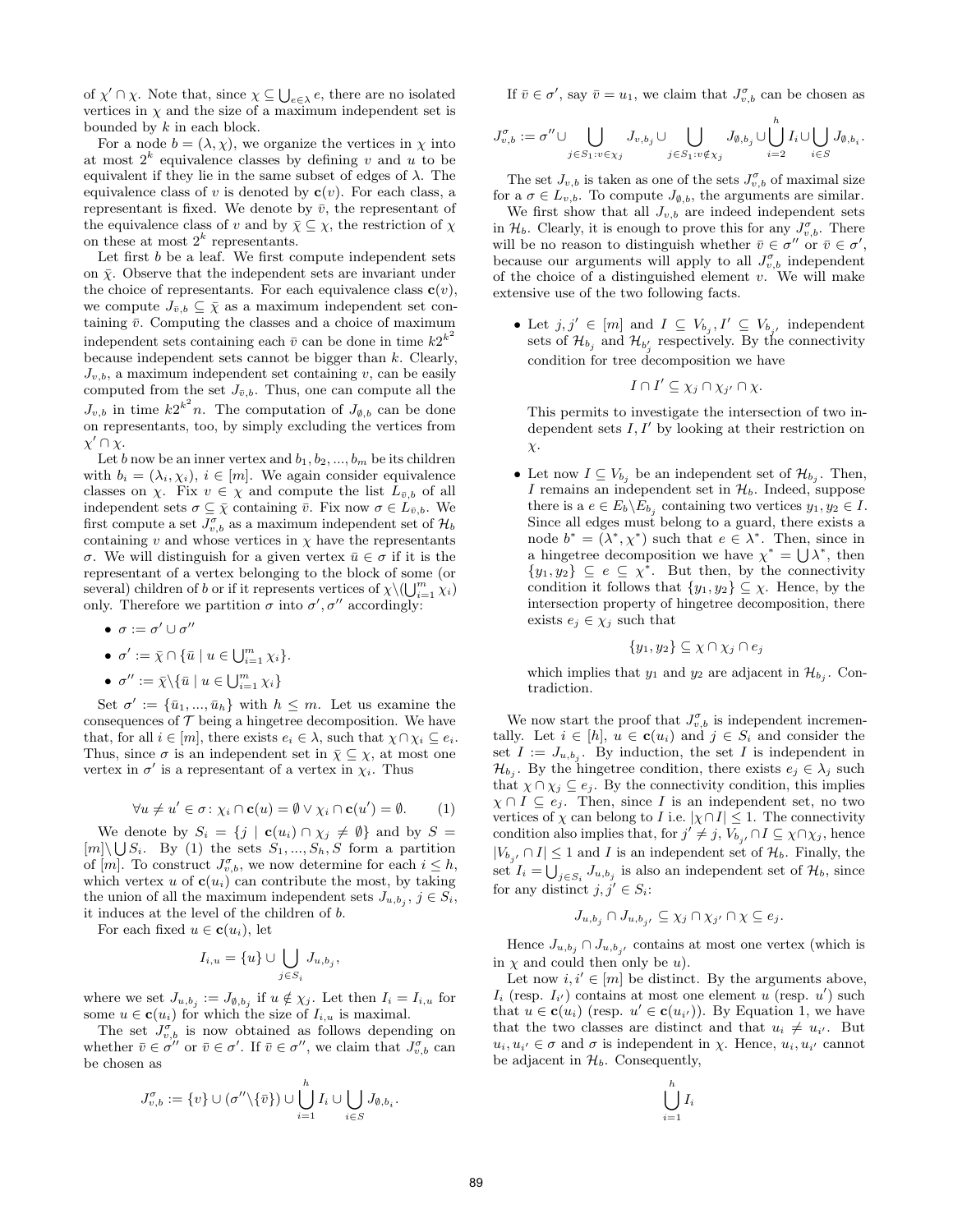is an independent set in  $\mathcal{H}_b$ .

Let  $j \in S$ .  $J_{\emptyset, b_j}$  is independent in  $\mathcal{H}_{b_j}$  and  $J_{\emptyset, b_j} \subseteq V_{b_j} \setminus \chi$ . Hence,  $J_{\emptyset, b_j}$  is independent in  $\mathcal{H}_b$ . This also implies that, given  $j' \in [m]$  distinct from  $j, J_{\emptyset, b_j} \cap V_{b_{j'}} = \emptyset$ . Thus,

$$
\bigcup_{i=1}^h I_i \cup \bigcup_{i \in S} J_{\emptyset, b_i}.
$$

is independent in  $\mathcal{H}_b$ .

Finally, by construction, for all  $i \in [h]$ ,  $I_i \cap \chi = \{u\}$  with  $\bar{u} = \bar{u}_i \in \sigma'$ . Also  $\sigma = \sigma' \cup \sigma''$  is independent in  $\chi$  hence in  $\mathcal{H}_b$ . No vertices  $y_1 \in I_i$  and  $y_2 \in \sigma''$  can be adjacent because, again, this would imply that  $\{y_1, y_2\} \subseteq \chi$  and contradict the fact that  $\bar{y}_1, \bar{y}_2$  are independent in  $\sigma$ . Thus  $J_{v,b}^{\sigma}$  is independent.

We now prove that  $J_{v,b}$  is of maximum size. Observe that it suffices to show this again for each  $J_{v,b}^{\sigma}$ . Each maximum independent set  $J$  of  $\mathcal{H}_b$  that contains  $v$  and whose vertices in  $\chi$  have exactly the representants  $\sigma$  can be expressed as  $\tau \cup J_1 \cup J_2 \cup ... \cup J_m$ . Here  $\tau \subseteq \chi$  is an independent set of b containing  $v$  and whose representants are  $\sigma$ . Furthermore,  $J_i$  is an independent set of  $\mathcal{H}_b$  that contains only vertices of  $V_{b_i}$ . The set  $J_i$  may only contain one vertex  $u_i$  from  $\chi \cap \chi_i$ . But then exchanging  $J_i$  for  $J_{u_i,b_i}$  may only increase the size of the independent set, so we can assume that  $I$  has the form  $\tau \cup J_{u_1,b_i} \cup J_{u_2,b_2} \cup \ldots \cup J_{u_m,b_m}$  where  $u_i$  may also stand for ∅.

Assume now that  $J_{v,b}^{\sigma}$  is not maximum, i.e. there is an independent set  $J$  containing  $v$  whose vertices in  $\chi$  have the representants  $\sigma$  and J is bigger than  $J_{v,b}^{\sigma}$ . Then one of four following things must happen:

- There is an *i* such that  $v \in \chi_i$  and  $J \cap V_{b_i}$  is bigger than  $J_{v,b_i}$ . But this case cannot occur by induction.
- $v = u_1$  and there is a  $j \in S_1$  such that  $v \notin \chi_j$  and  $|J \cap V_{b_j}| > |J_{\emptyset,b_j}|$ . By induction we know that  $J_{\emptyset,b_j}$ is optimal under all independent sets of  $\mathcal{H}_{b_j}$  not containing any vertex of  $\chi_j \cap \chi$ , so there must be a vertex  $u \in J \cap \chi \cap \chi_j$ . Since J is independent, v and u share no edge in  $\lambda$  and then  $\bar{v} \neq \bar{u}$ . Since  $j \in S_1$ , it holds that  $\mathbf{c}(v) \cap \chi_j \neq \emptyset$  and by Equation 1,  $\mathbf{c}(u) \cap \chi_j = \emptyset$ . Contradiction.
- There is an  $i \in S$  such that  $J \cap V_{b_i}$  is bigger than  $J_{\emptyset,b_i}$ . But from  $i \in S$  it follows by definition that  $\chi \cap \chi_i \cap J = \emptyset$ , so this case can not occur by induction, either.
- There is an  $i \in [h]$  such that  $|J \cap (\bigcup_{j \in S_i} V_j)| > |I_i|$ . We claim that  $(\bigcup_{j\in S_i}\chi_j)\cap \chi\cap J$  contains only one vertex. Assume there are two such vertices  $x$  and  $y$ . By definition,  $\bar{x}, \bar{y} \in \bar{\tau}$ . Since J is independent,  $\bar{x}$ and  $\bar{y}$  are not adjacent in  $\bar{\chi}$  and  $\bar{x} \neq \bar{y}$ . At least one of these, say y, must be in  $\mathbf{c}(u_i)$ , because  $\bar{u}_i \in \bar{\tau}$  by definition. Let  $x \in V_{j'}$  with  $j' \in S_i$ , then there is a vertex  $w \in \mathbf{c}(u_i) = \mathbf{c}(y)$  in  $\chi_{j'} \cap \chi \subseteq e_j$  by definition of  $S_i$ . But then  $\bar{x}$  and  $\bar{y}$  are adjacent in  $\bar{\chi}$  which is a contradiction.

So there is exactly one vertex  $u$  in  $(\bigcup_{j\in S_i} \chi_j) \cap \chi \cap J$ . But then  $|J \cap (\bigcup_{j \in S_i} V_j)| > I_{i,u}$ . Thus either there must be a  $j \in S_i$  with  $u \in V_j$  such that  $|J \cap V_j| >$  $|J_{u,b_j}|$  or there must be a  $j \in S_i$  with  $u \notin V_j$  such

that  $|J \cap V_j| > |J_{\emptyset, b_j}|$ . The former clearly contradicts the optimality of  $\tilde{J}_{u,b_j}$ , while the latter leads to a contradiction completely analogously to the second item above.

Because only  $k2^{k^2}n^2$  sets have to be considered for each guarded block, this results in an algorithm with runtime  $k2^{k^2}|V|^{O(1)}$ .

Lemma 6.5. Computing maximum independent sets on hypergraphs is  $W[1]$ -hard parameterized by generalized hypertree width.

PROOF. We will show a reduction from p-IndependentSet which is the following problem: Given a graph  $G$  and an integer  $k$  which is the parameter, decide if  $G$  has an independent set of size k. Because p-IndependentSet is well known to be  $W[1]$ -hard, this suffices to establish  $W[1]$ -hardness of independent set parameterized by hypertree width.

So let  $G = (V, E)$  be a graph and let k be a positive integer. We construct a hypergraph  $\mathcal{H} = (V', E')$  in the following way: For each vertex  $v$  the hypergraph  $H$  has k vertices  $v_1, \ldots, v_k$ . For  $i = 1, \ldots, k$  we have an edge  $V_i := \{v_i \mid v \in V\}$  in E'. Furthermore, for each  $v \in V$  we add an edge  $H_v := \{v_i \mid i \in [k]\}\.$  Finally we add the edge sets  $E_{ij} := \{v_i u_j \mid uv \in E\}$  for  $i, j \in [k]$ . H has no other vertices or edges. The construction is illustrated in Figure 3.

We claim that  $G$  has an independent set of size  $k$  if and only if  $H$  has an independent set of size  $k$ . Indeed, if  $G$ has an independent set  $v^1, \ldots, v^k$ , then  $v_1^1, \ldots, v_k^k$  is easily seen to be an independent set of size  $k$  in  $H$ . Now assume that  $H$  has an independent set  $I$  of size  $k$ . Then for each  $v \in I$  we can choose a vertex  $\pi(v) \in V$  such that  $v \in H_{\pi(v)}$ . Furthermore for distinct  $v, u \in I$  the corresponding vertices  $\pi(v), \pi(u)$  have to be distinct, too, so  $\pi(I) \subseteq V$  has size k. Finally, we claim that  $\pi(I)$  is independent in G. Assume this is not true, then there are vertices  $\pi(v)$ ,  $\pi(u)$  such that  $\pi(v)\pi(u) \in E$ . But then  $vu \in E'$  by construction which is a contradiction. So, indeed  $G$  has an independent set of size  $k$ if and only if  $H$  has one.

We now show that  $H$  has generalized hypertree width at most  $k$  by constructing a generalized hypertree decomposition  $(\mathcal{T},(\lambda_t)_{t\in T},(\chi_t)_{t\in T})$  of  $\mathcal H$  of width k. The tree  $\mathcal T$  only consists of one single vertex v, the block of v is  $\chi_v := V'$  and the guard is  $\lambda_t := \{V_1, \ldots, V_k\}$ . It is easily seen that this is indeed a hypertree decomposition of width k.

Observing that the construction of  $\mathcal H$  from  $G$  can be done in time polynomial in |V| and k completes the proof.  $\square$ 

#### 6.3 Approximation

We have seen that computing maximum independent sets of hypergraphs with decompositions of width  $k$  can be done in polynomial time for fixed width  $k$  and that for some decompositions it is even fixed parameter tractable with respect to  $k$ . Still, the exponential influence of  $k$  is troubling. In this section we will show that we can get rid of it if we are willing to sacrifice the optimality of the solution. We give a k-approximation algorithm for computing maximum independent sets of graphs with generalized hypertree width k assuming that a decomposition is given. We start by formulating a lemma.

LEMMA 6.6. Let  $H$  be a hypergraph with a generalized hypertree decomposition  $\Xi = (\mathcal{T}, (\lambda_t)_{t \in T}, (\chi_t)_{t \in T})$  of width k.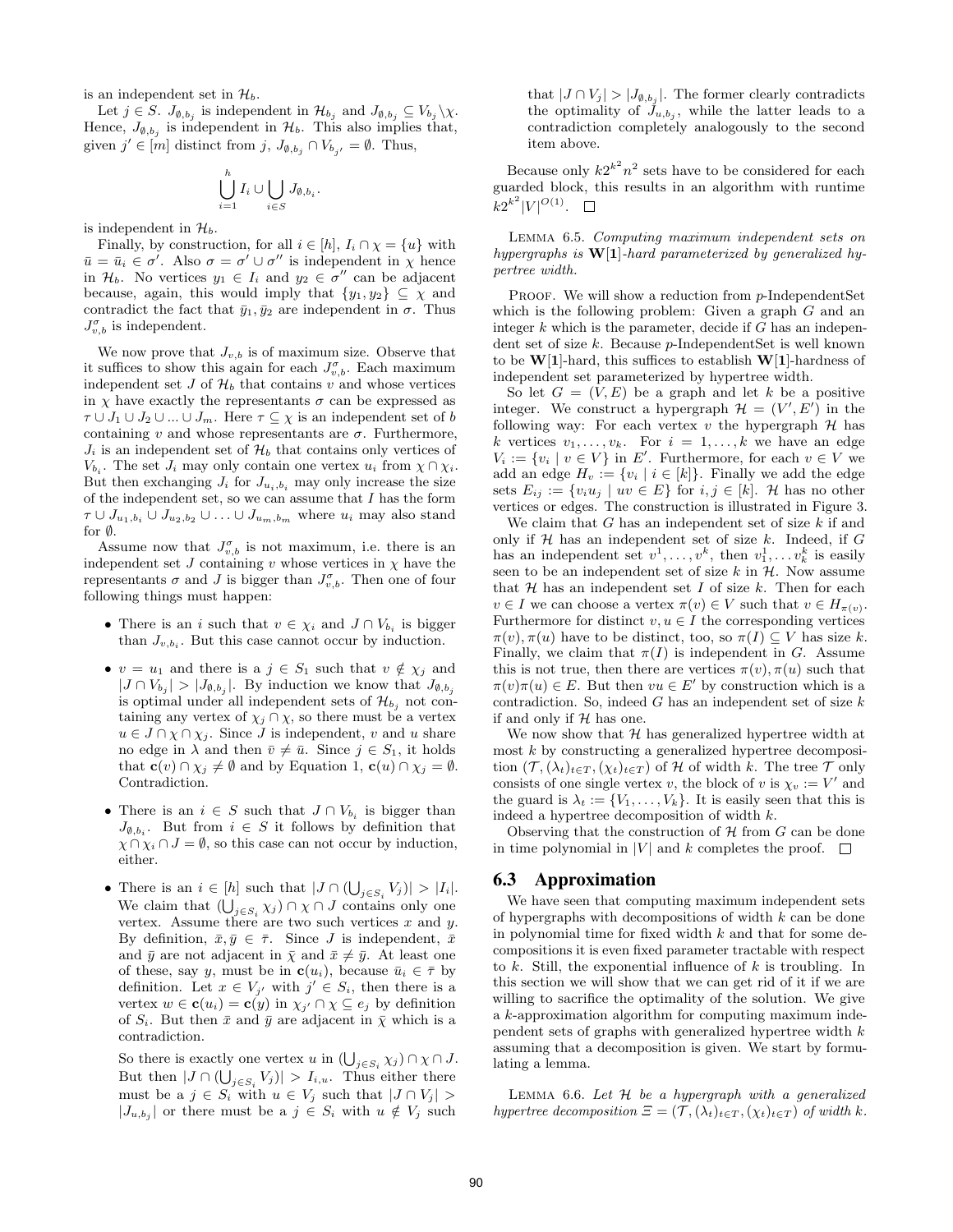

Figure 3: We illustrate the construction for Lemma 6.5 by an example. A graph  $G$  on the left with the associated hypergraph H for  $k = 4$  on the right. To keep the illustration more transparent the edge sets  $E_{ij}$ are not shown except for  $E_{1,2}$  and  $E_{2,1}$ .

Let  $\mathcal{H}' = (V, E')$  where  $E' := \{ \chi_t \mid t \in T \}$ . Let  $\ell$  be the size of a maximum independent set in  $H$  and let  $\ell'$  be the size of  $a$  maximum independent set in  $H'$ . Then

$$
\frac{\ell}{k} \leq \ell' \leq \ell.
$$

Before we prove Lemma 6.6 we will show how to get the approximation algorithm from it.

OBSERVATION 6.7. Every independent set of  $\mathcal{H}'$  is also an independent set of H.

PROOF. Each pair of independent vertices  $x, y$  in  $\mathcal{H}'$  is by definition only in different blocks  $\chi_t$  in  $\mathcal{H}$ . For each edge  $e \in E$  there must by definition of generalized hypertree decompositions be a block  $\chi$  such than  $e \subseteq \chi$ . Thus no edge  $e \in E$  can contain both x and y, so x and y are independent in  $H$ , too.  $\Box$ 

Corollary 6.8. There is a polynomial time algorithm that given a hypergraph H and a generalized hypertree decomposition of width  $k$  computes an independent set of size  $\ell$ of H such that  $|I| \geq \frac{\ell}{k}$  where  $\ell$  is the size of a maximum independent set of H.

PROOF. Observe that  $\mathcal{H}'$  is acyclic. With Lemma 4.2 we compute a maximum independent set I of  $\mathcal{H}'$  whose size by Lemma 6.6 only differs by a factor  $\frac{1}{k}$  from  $\ell$ . By Observation 6.7 we have that  $I$  is also an independent set of  $H$ .  $\Box$ 

PROOF OF LEMMA 6.6. The second inequality follows directly from Observation 6.7.

For the first inequality consider a maximum independent set I of H. Observe that a set I' is an independent set of  $\mathcal{H}'$ if and only if it is an independent set of its primal graph  $\mathcal{H}'_P$ , so it suffices to show the same result for  $\mathcal{H}'_P$ .

CLAIM 1.  $\mathcal{H}'_P[I]$  has treewidth at most  $k-1$ .

PROOF. We construct a tree decomposition from  $\Xi$ . To do so consider  $\mathbb{E}[I]$  which for each guarded block  $(\lambda, \chi)$  of  $\mathbb{E}[I]$ contains  $(\lambda', \chi')$  where  $\lambda' := \{e \cap I \mid e \in \lambda, e \cap I \neq \emptyset\}$  and  $\chi' := \chi \cap I$ . The set I is independent, so each guard of  $\mathcal{Z}'[I]$  is a set of singletons and if follows  $|\chi'| \leq |\lambda'|$  for each guarded block  $(\lambda', \chi')$ .

Let  $\mathcal{T}[I]$  be the tree of  $\mathcal{Z}[I]$  induced by  $\mathcal T$  in the obvious way. Then the blocks  $\chi' = \chi \cap I$  still fulfill the connectedness

condition. Furthermore, for each edge uv in  $\mathcal{H}'[I]$  there is a guarded block  $(\lambda', \chi')$  such that  $u, v \in \chi'$ . Thus  $\mathcal{E}[I]$  is a tree decomposition of  $\mathcal{H}'_P[I]$ . But we have that  $|\chi'| \leq |\lambda'| \leq$  $|\lambda| \leq k$  and thus the tree decomposition is of width at most  $k-1.$  □

CLAIM 2.  $\mathcal{H}'_P[I]$  has an independent set  $I'$  of size at  $least \frac{|I|}{k}.$ 

PROOF. From Claim 1 it follows that  $\mathcal{H}'[I]$  and all of its subgraphs have a vertex of degree at most  $k$  (see e.g. [12, p. 265]). We construct  $I'$  iteratively by choosing a vertex of minimum degree and deleting it and its neighbors from the graph. In each round we delete at most k vertices, so we can choose a vertex in at least  $\frac{|I|}{k}$  rounds. Obviously the chosen vertices are independent.

Every independent set of  $\mathcal{H}_P[I]$  is also an independent set of  $\mathcal{H}_P$  which completes the proof.  $\Box$ 

## 7. FRACTIONAL HYPERTREE WIDTH

In this section we extend the main results of the paper to fractional hypertree width, which is the most general known notion that leads to tractable Boolean CQ [18]. In particular it is strictly more general than generalized hypertree width.

DEFINITION 7.1. Let  $\mathcal{H} = (V, E)$  be a hypergraph. A fractional edge cover of a vertex set  $S \subseteq V$  is a mapping P  $\psi: E \to [0,1]$  such that for every  $v \in V$  we have  $e \in E: v \in e} \psi(e) \geq 1$ . The weight of  $\psi$  is  $\sum_{e \in E} \psi(e)$ . The fractional edge cover number of S, denoted by  $\rho^*_{\mathcal{H}}(S)$  is the minimum weight taken over all fractional edge covers of S.

A fractional hypertree decomposition of  $H$  is a triple  $(\mathcal{T},(\chi_t)_{t\in T},(\psi_t)_{t\in T})$  where  $\mathcal{T}=(T,F)$  is a tree, and  $\chi_t\subseteq V$ and  $\psi_t$  is a fractional edge cover of  $\chi_t$  for every  $t \in T$ satisfying the following properties:

- 1. For every  $v \in V$  the set  $\{t \in T \mid v \in \chi_t\}$  induces a subtree of  $\mathcal T$ .
- 2. For every  $e \in E$  there is a  $t \in T$  such that  $e \subseteq \chi_t$ .

The width of a fractional hypertree decomposition  $(\mathcal{T},(\chi_t)_{t\in T},$  $(\psi_t)_{t_i nT}$  is  $\max_{t \in T} (\rho_{\mathcal{H}}^*(\chi_t))$ . The fractional hypertree width of  $H$  is the minimum width over all fractional hypertree decompositions of H.